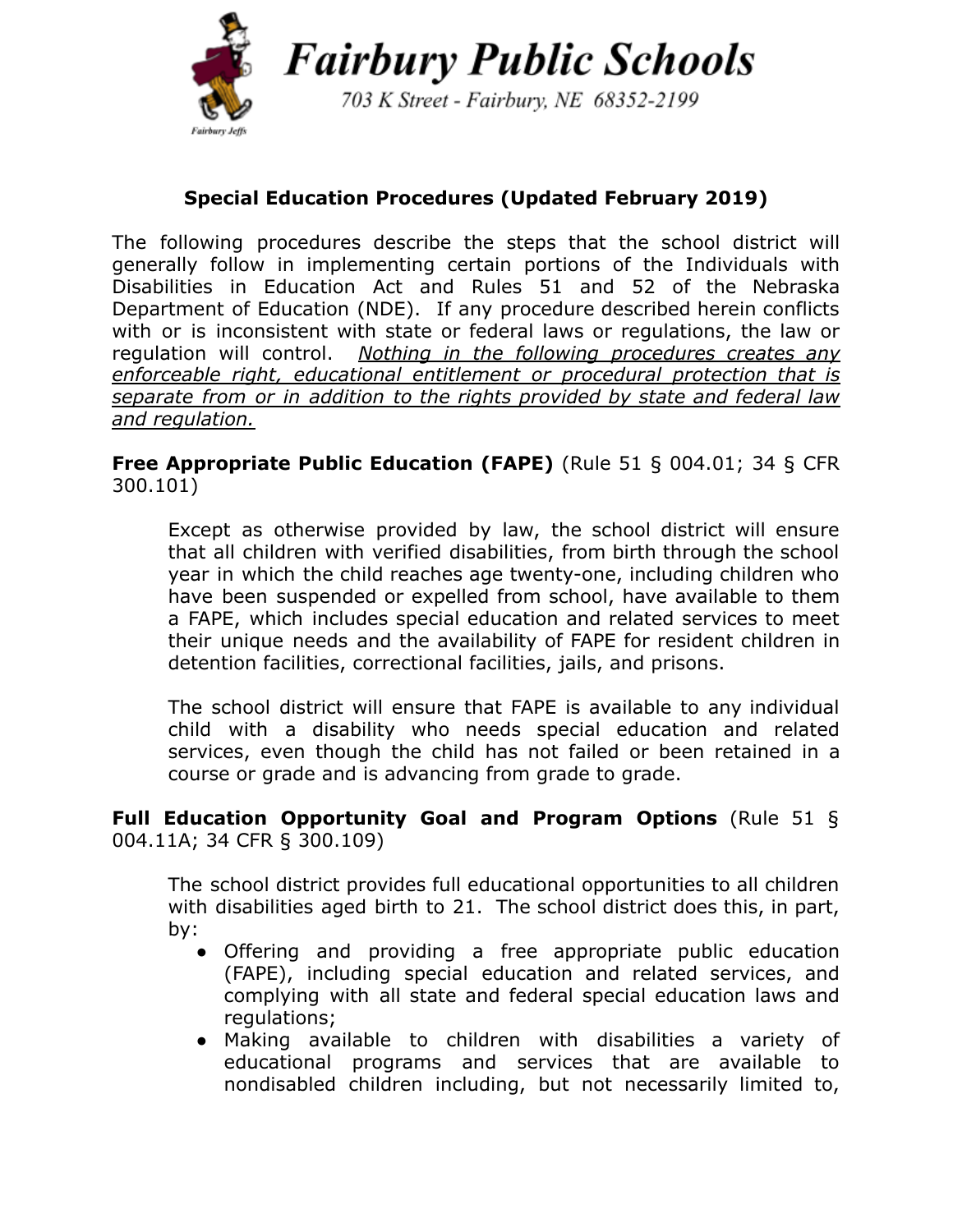

703 K Street - Fairbury, NE 68352-2199

art, music, industrial arts, consumer and homemaking education, and vocational education

- Working collaboratively with parents, teachers, guidance counselors, other school staff members, community agencies, educational service units, and other school districts to review and/or offer appropriate course offerings and other educational opportunities;
- Providing supplementary aids, services, and other effective supports determined appropriate and necessary by the child's IEP Team, to ensure that students have an equal opportunity to participate in academic, nonacademic, and extracurricular services and activities;
- Collecting and examining data; and
- Staff development activities

The timetable for accomplishing this goal is immediate and ongoing. The school district accomplishes this goal by taking the above steps on a regular, scheduled, and ongoing basis as well as on an unplanned basis when the need arises for each individual student.

**Child Find Process** (Rule 51 § 006.01A and Rule 52 § 006.01; 34 CFR § 300.111)

To identify, locate and evaluate children residing within the geographic boundaries of the school district who may qualify for special education (including homeless children and wards of the State), the school district will take the following practical steps:

- a) announce in mailings sent to families with school-aged children at least annually that the school district will identify and verify children at no charge for possible disabilities;
- b) include information about the identification and verification of children for possible disabilities at no charge in mailings sent to patrons, homeless shelters, and Health and Human Service offices located in the school district at least annually; and
- c) accept referrals for evaluation directly from parents, school personnel, and other state and regional agencies.

*Student Assistance Teams* (Rule 51 § 006.01B). The school district will use student assistance teams to develop individualized programs of support for students who may be experiencing difficulties in school. The school district will generally work to assist a student through the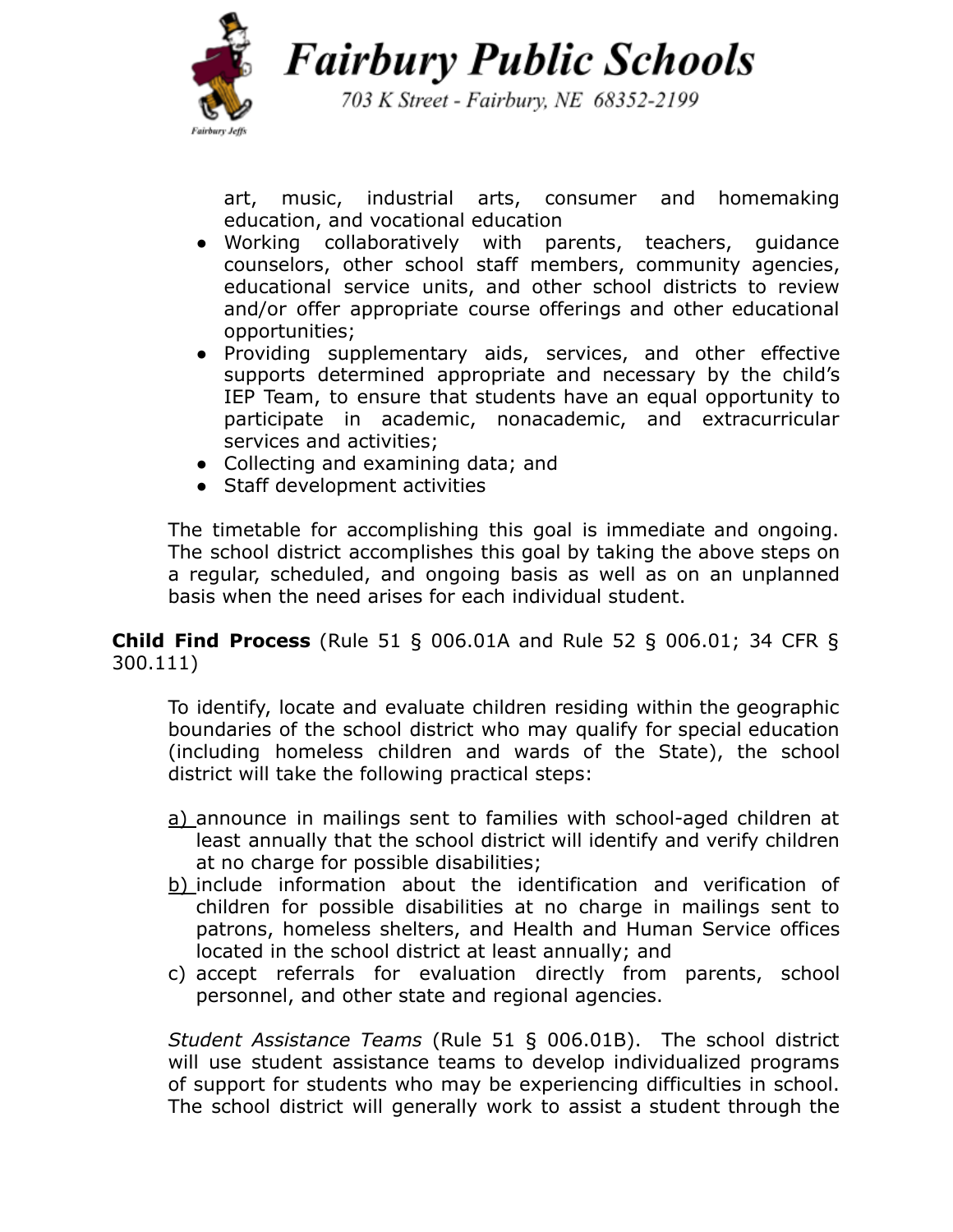

703 K Street - Fairbury, NE 68352-2199

SAT process prior to evaluating the student for possible verification under Section 504 of the Rehabilitation Act or Rule 51 of the Nebraska Department of Education.

The SAT will be an ad hoc group created around a student, and will generally include building staff with expertise in the specific content area(s) identified as problematic for the student. The SAT may also involve other interested or relevant staff and may, but is not required to, include the student's parent.

The team will review the strengths and interests that are unique to the student and determine the academic or social challenges the student is facing at school. The team will then develop ideas and strategies that may help the student be more successful in school.

If the SAT determines that appropriate general education interventions have been attempted without success, it will consider evaluating the student for eligibility under Section 504 of the Rehabilitation Act or referring the student to the multidisciplinary team for evaluation pursuant to Rule 51.

*Multidisciplinary Evaluation Team* (Rule 51, § 006.03 and Rule 52 § 006.09). The school district will appoint a Multidisciplinary Evaluation Team (MDT) which will be responsible for making all verification decisions pursuant to the qualification criteria in Rule 51 of the Nebraska Department of Education. The MDT will analyze, assess, and document the needs of each student, and the MDT's compiled information will be used on the Individual Family Service Plan (IFSP) or Individualized Education Plan (IEP) if the MDT determines that the student qualifies for special education.

The MDT will not base a student's verification upon 1) lack of appropriate instruction in reading as contemplated in Section 614(a)(5)(A) of the Individuals with Disabilities Education Act of 2004, 2) lack of instruction in math, or 3) limited English proficiency.

If a nonpublic school student qualifies for the school district's special education program, an administrator or other designated representative of the student's nonpublic school shall be appointed as a member of the student's MDT.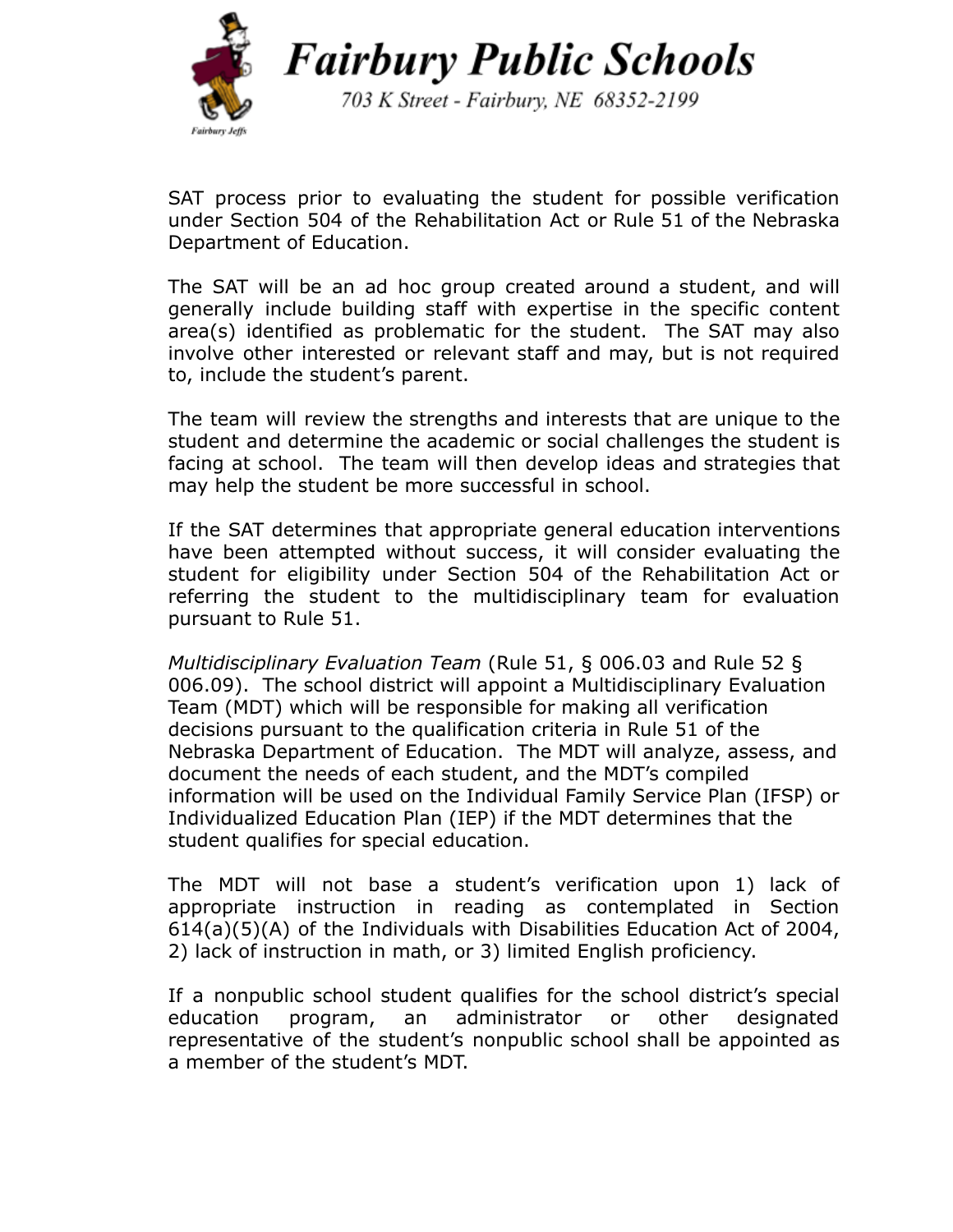

703 K Street - Fairbury, NE 68352-2199

*Referral Procedures for Infants and Toddlers* (Rule 52 § 006.01-006.03).

The school district will make a referral for a child under the age of three to the agency responsible for providing services coordination in the Planning Region as soon as possible but in no case later than seven (7) days after becoming aware of the infant's or toddler's potential eligibility for early intervention services. A child under the age of three who is the subject of a substantiated case of child abuse or neglect; or is identified as directly affected by illegal substance abuse or withdrawal symptoms resulting from prenatal drug exposure must be referred to the Early Intervention Program (the agency responsible for providing services coordination in the Planning Region).

Except as otherwise allowed by law or regulation (see Rule 52 § 006.02B), the school district must complete the screening; complete the initial evaluation and assessments; and participate in the initial individualized family service plan (IFSP) within 45 calendar days from the date of referral.

### **IEP Meetings** (Rule 51 § 007.09A–C, G-H)

Each student's IEP team will meet initially to develop the student's IEP within 30 calendar days of the determination that the student qualifies for special education. Thereafter, each IEP team will meet at least once annually to determine whether the annual goals of the student's IEP are being achieved. The student's IEP team will also ensure that the student's IEP is in effect at the beginning of each school year. The school district will encourage the consolidation of reevaluation meetings with other IEP Team meetings to the extent possible. The school district and parents may agree to meeting participation by video conference, conference call, or other electronic or alternative means.

*Pre-Meeting Procedures*. Staff members may engage in activities such as researching placements and service options, preparing draft IEP documents, writing reports, creating charts, and comparing student makeup of various program settings prior to and in preparation for IEP team meetings. Actual IEP and placement decisions, however, will not be made until concerns and input of parents and other members of the IEP team are received and considered at an IEP meeting. Although staff members may consider possible service and placement options and form opinions about them outside of an IEP meeting, no final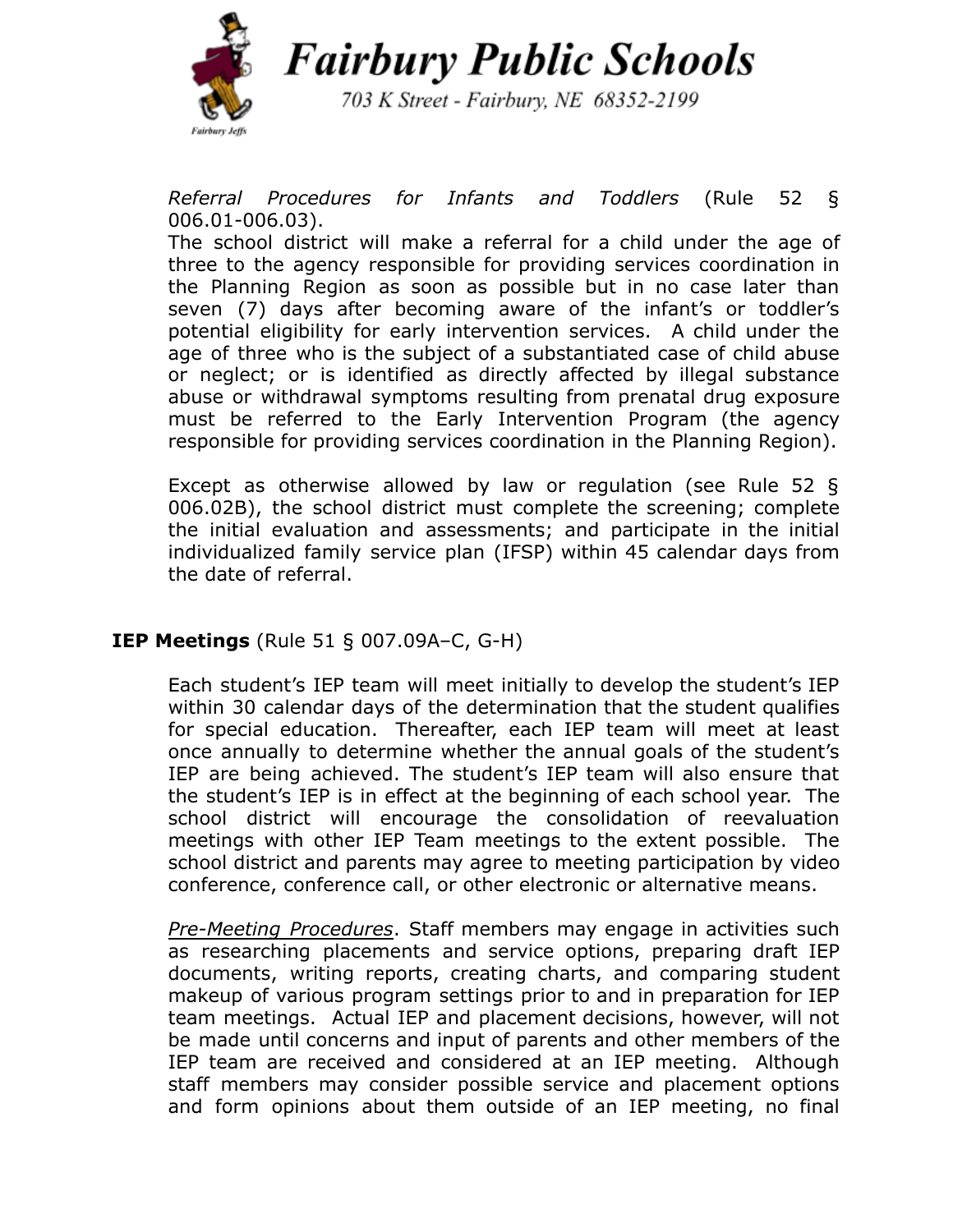

703 K Street - Fairbury, NE 68352-2199

decision will be made before full consideration of all data and input from all team members at an IEP team meeting. The school district has no policy of refusing to consider or use any particular service, program, or placement option.

## **Individualized Education Program** (Rule 51 § 007; 34 CFR § 324)

At the beginning of each school year, the school district will have in effect, for each child with a disability within its jurisdiction, an IEP, as defined in 34 CFR § 300.320 that meets the requirements of 34 CFR § 300.323. The IEP shall be developed, reviewed, and revised for each child with a disability as follows.

## Development of the IEP

*General.* In developing each child's IEP, the IEP Team will consider:

(i) The strengths of the child;

(ii) The concerns of the [parents](https://www.law.cornell.edu/definitions/index.php?width=840&height=800&iframe=true&def_id=9b859690d1363a12c9a4e90668a662eb&term_occur=1&term_src=Title:34:Subtitle:B:Chapter:III:Part:300:Subpart:D:Subjgrp:59:300.324) for enhancing the education of their child;

(iii) The results of the initial or most recent [evaluation](https://www.law.cornell.edu/definitions/index.php?width=840&height=800&iframe=true&def_id=7fd9f9efac7a11c68c7fbb4a2779de69&term_occur=1&term_src=Title:34:Subtitle:B:Chapter:III:Part:300:Subpart:D:Subjgrp:59:300.324) of the child; and

(iv) The academic, developmental, and functional needs of the child.

*Consideration of special factors.* The IEP Team will:

(i) In the case of a child whose behavior impedes the child's learning or that of others, consider the use of positive behavioral interventions and supports, and other strategies, to address that behavior;

(ii) In the case of a child with limited English proficiency, consider the language needs of the child as those needs relate to the child's IEP;

(iii) In the case of a child who is blind or visually impaired, provide for instruction in Braille and the use of Braille unless the IEP Team determines, after an [evaluation](https://www.law.cornell.edu/definitions/index.php?width=840&height=800&iframe=true&def_id=7fd9f9efac7a11c68c7fbb4a2779de69&term_occur=2&term_src=Title:34:Subtitle:B:Chapter:III:Part:300:Subpart:D:Subjgrp:59:300.324) of the child's reading and writing skills, needs, and appropriate reading and writing media (including an [evaluation](https://www.law.cornell.edu/definitions/index.php?width=840&height=800&iframe=true&def_id=7fd9f9efac7a11c68c7fbb4a2779de69&term_occur=3&term_src=Title:34:Subtitle:B:Chapter:III:Part:300:Subpart:D:Subjgrp:59:300.324) of the child's future needs for instruction in Braille or the use of Braille), that instruction in Braille or the use of Braille is not appropriate for the child;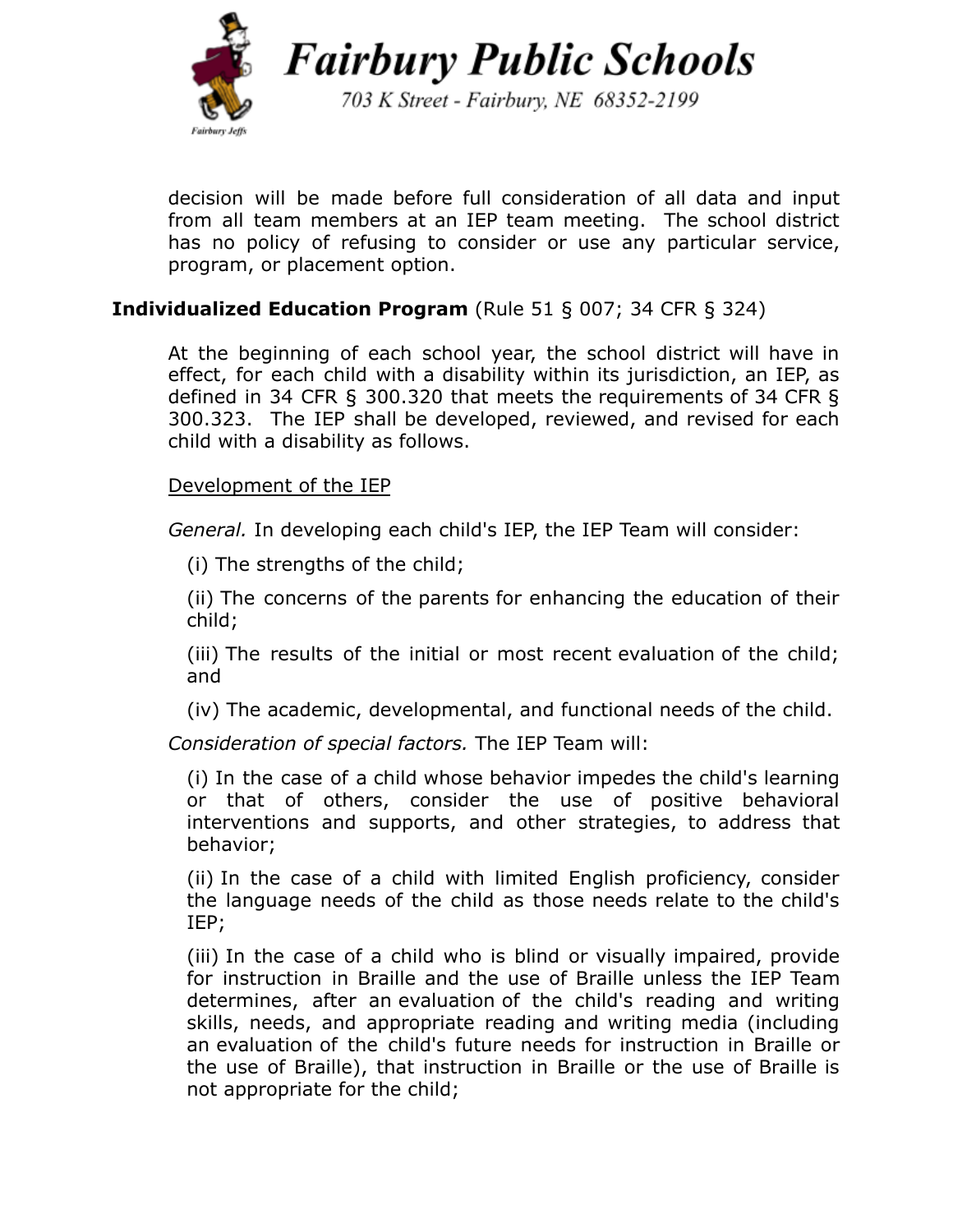

703 K Street - Fairbury, NE 68352-2199

(iv) Consider the communication needs of the child, and in the case of a child who is deaf or hard of hearing, consider the child's language and communication needs, opportunities for direct communications with peers and professional personnel in the child's language and communication mode, academic level, and full range of needs, including opportunities for direct instruction in the child's language and communication mode; and

(v) Consider whether the child needs assistive [technology](https://www.law.cornell.edu/definitions/index.php?width=840&height=800&iframe=true&def_id=0c375109400aa2ae7f3e2073c1955572&term_occur=1&term_src=Title:34:Subtitle:B:Chapter:III:Part:300:Subpart:D:Subjgrp:59:300.324) [devices](https://www.law.cornell.edu/definitions/index.php?width=840&height=800&iframe=true&def_id=0c375109400aa2ae7f3e2073c1955572&term_occur=1&term_src=Title:34:Subtitle:B:Chapter:III:Part:300:Subpart:D:Subjgrp:59:300.324) and services.

*Requirement with respect to regular education teacher.* A regular education teacher of a child with a [disability,](https://www.law.cornell.edu/definitions/index.php?width=840&height=800&iframe=true&def_id=f0040fd71669eb1248d1b2a422e7d39a&term_occur=1&term_src=Title:34:Subtitle:B:Chapter:III:Part:300:Subpart:D:Subjgrp:59:300.324) as a member of the IEP Team, must, to the extent appropriate, participate in the development of the IEP of the child, including the [determination](https://www.law.cornell.edu/definitions/index.php?width=840&height=800&iframe=true&def_id=f9d80d3e4067da1dab3dfcb8aba47b3a&term_occur=1&term_src=Title:34:Subtitle:B:Chapter:III:Part:300:Subpart:D:Subjgrp:59:300.324) of:

(i) Appropriate positive behavioral interventions and supports and other strategies for the child; and

(ii[\)Supplementary](https://www.law.cornell.edu/definitions/index.php?width=840&height=800&iframe=true&def_id=4589011f0121bd663b01ff1efa2754de&term_occur=1&term_src=Title:34:Subtitle:B:Chapter:III:Part:300:Subpart:D:Subjgrp:59:300.324) aids and services, program modifications, and support for school personnel consistent with [law.](https://www.law.cornell.edu/cfr/text/34/300.320#a_4)

*Agreement.*

(i) In making changes to a child's IEP after the annual IEP Team meeting for a school year, the [parent](https://www.law.cornell.edu/definitions/index.php?width=840&height=800&iframe=true&def_id=9b859690d1363a12c9a4e90668a662eb&term_occur=2&term_src=Title:34:Subtitle:B:Chapter:III:Part:300:Subpart:D:Subjgrp:59:300.324) of a child with a [disability](https://www.law.cornell.edu/definitions/index.php?width=840&height=800&iframe=true&def_id=f0040fd71669eb1248d1b2a422e7d39a&term_occur=2&term_src=Title:34:Subtitle:B:Chapter:III:Part:300:Subpart:D:Subjgrp:59:300.324) and the [school](https://www.law.cornell.edu/definitions/index.php?width=840&height=800&iframe=true&def_id=e0aca252d5dfb28bf343529a57e1b329&term_occur=1&term_src=Title:34:Subtitle:B:Chapter:III:Part:300:Subpart:D:Subjgrp:59:300.324) may agree not to convene an IEP Team meeting for the purposes of making those changes, and instead may develop a written document to amend or modify the child's current IEP.

(ii) If such changes are made to the child's IEP, the [school](https://www.law.cornell.edu/definitions/index.php?width=840&height=800&iframe=true&def_id=e0aca252d5dfb28bf343529a57e1b329&term_occur=2&term_src=Title:34:Subtitle:B:Chapter:III:Part:300:Subpart:D:Subjgrp:59:300.324) must ensure that the child's IEP Team is informed of those changes.

*Consolidation of IEP Team meetings.* To the extent possible, the [school](https://www.law.cornell.edu/definitions/index.php?width=840&height=800&iframe=true&def_id=e0aca252d5dfb28bf343529a57e1b329&term_occur=3&term_src=Title:34:Subtitle:B:Chapter:III:Part:300:Subpart:D:Subjgrp:59:300.324) must encourage the consolidation of reevaluation meetings for the child and other IEP Team meetings for the child.

*Amendments.* Changes to the IEP may be made either by the entire IEP Team at an IEP Team meeting, or by *Agreement* as provided above, by amending the IEP rather than by redrafting the entire IEP. Review and revision of IEPs

*General.* The [school](https://www.law.cornell.edu/definitions/index.php?width=840&height=800&iframe=true&def_id=e0aca252d5dfb28bf343529a57e1b329&term_occur=4&term_src=Title:34:Subtitle:B:Chapter:III:Part:300:Subpart:D:Subjgrp:59:300.324) will ensure that the IEP Team: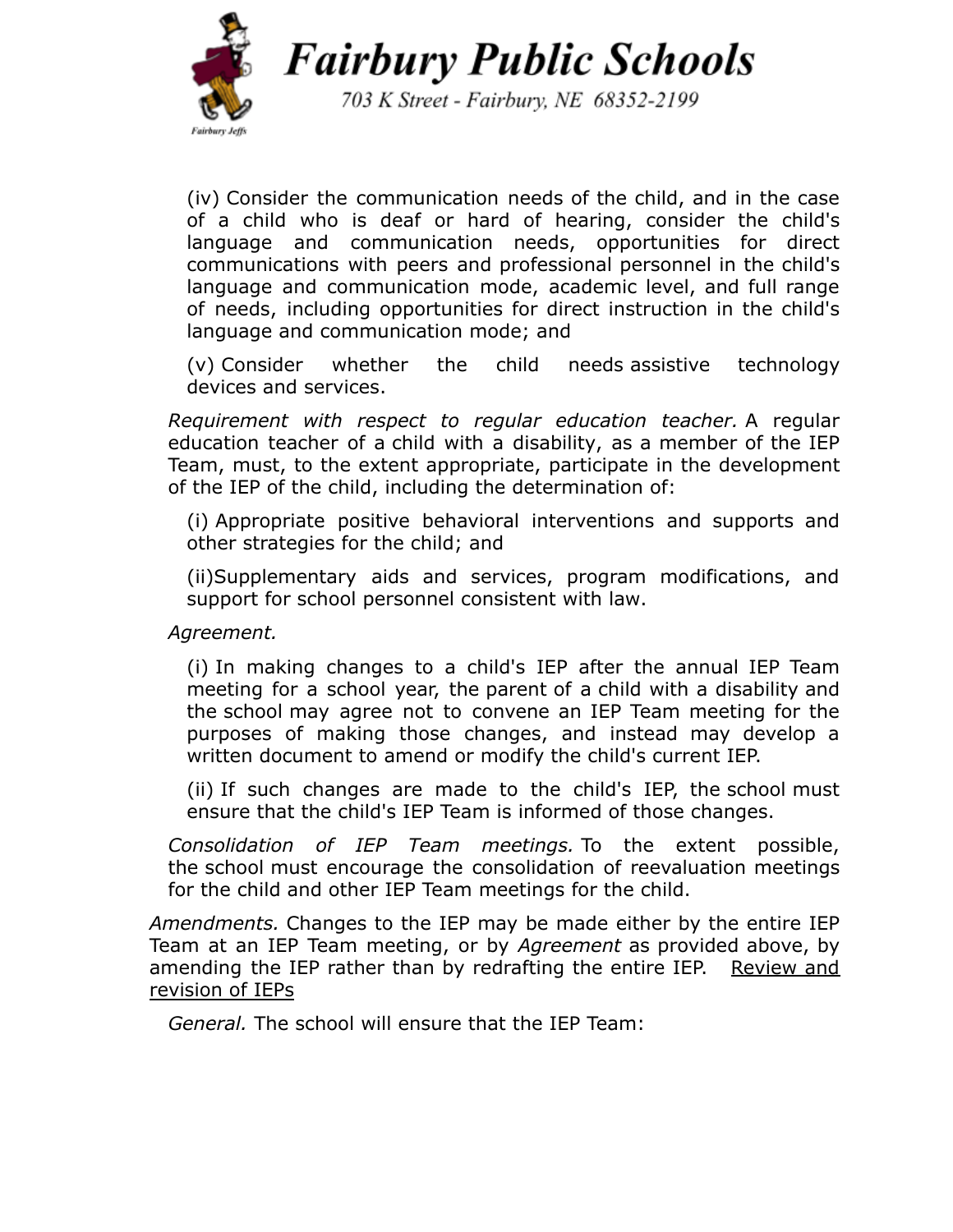

703 K Street - Fairbury, NE 68352-2199

(i[\)Reviews](https://www.law.cornell.edu/definitions/index.php?width=840&height=800&iframe=true&def_id=57074eb1dad654ba403d8368aa06b822&term_occur=2&term_src=Title:34:Subtitle:B:Chapter:III:Part:300:Subpart:D:Subjgrp:59:300.324) the child's IEP periodically, but not less than annually, to determine whether the annual goals for the child are being achieved; and

(ii) Revises the IEP, as appropriate, to address -

(A) Any lack of expected progress toward the annual goals described in 34 CFR § [300.320\(a\)\(2\),](https://www.law.cornell.edu/cfr/text/34/300.320#a_2) and in the general education curriculum, if appropriate;

(B) The results of any reevaluation conducted under 34 CFR [§](https://www.law.cornell.edu/cfr/text/34/300.303) [300.303](https://www.law.cornell.edu/cfr/text/34/300.303);

(C) Information about the child provided to, or by, the parents, as described under 34 CFR [§ 300.305\(a\)\(2\);](https://www.law.cornell.edu/cfr/text/34/300.305#a_2)

(D) The child's anticipated needs; or

(E) Other matters.

*Consideration of special factors.* In conducting a [review](https://www.law.cornell.edu/definitions/index.php?width=840&height=800&iframe=true&def_id=57074eb1dad654ba403d8368aa06b822&term_occur=3&term_src=Title:34:Subtitle:B:Chapter:III:Part:300:Subpart:D:Subjgrp:59:300.324) of the child's IEP, the IEP Team must consider the special factors described above.

*Requirement with respect to regular education teacher.* A regular education teacher of the child, as a member of the IEP Team, must, consistent with the requirement above, participate in the [review](https://www.law.cornell.edu/definitions/index.php?width=840&height=800&iframe=true&def_id=57074eb1dad654ba403d8368aa06b822&term_occur=4&term_src=Title:34:Subtitle:B:Chapter:III:Part:300:Subpart:D:Subjgrp:59:300.324) and revision of the IEP of the child.

Failure to meet transition objectives

*Participating agency failure.* If a [participating](https://www.law.cornell.edu/definitions/index.php?width=840&height=800&iframe=true&def_id=3093939e70bd162be79f90b12d3ee788&term_occur=1&term_src=Title:34:Subtitle:B:Chapter:III:Part:300:Subpart:D:Subjgrp:59:300.324) agency, other than the [school,](https://www.law.cornell.edu/definitions/index.php?width=840&height=800&iframe=true&def_id=e0aca252d5dfb28bf343529a57e1b329&term_occur=5&term_src=Title:34:Subtitle:B:Chapter:III:Part:300:Subpart:D:Subjgrp:59:300.324) fails to provide the [transition](https://www.law.cornell.edu/definitions/index.php?width=840&height=800&iframe=true&def_id=2c9f3f4e54c3499633b174749f739e85&term_occur=1&term_src=Title:34:Subtitle:B:Chapter:III:Part:300:Subpart:D:Subjgrp:59:300.324) services described in the IEP in accordance with 34 § [300.320\(b\)](https://www.law.cornell.edu/cfr/text/34/300.320#b), the [school](https://www.law.cornell.edu/definitions/index.php?width=840&height=800&iframe=true&def_id=e0aca252d5dfb28bf343529a57e1b329&term_occur=6&term_src=Title:34:Subtitle:B:Chapter:III:Part:300:Subpart:D:Subjgrp:59:300.324) will reconvene the IEP Team to identify alternative strategies to meet the transition objectives for the child set out in the IEP.

### Children with disabilities in adult prisons

*Requirements that do not apply.* The following requirements do not apply to [children](https://www.law.cornell.edu/definitions/index.php?width=840&height=800&iframe=true&def_id=3a47d1b4d00bbbe8c17fd7fdc4030693&term_occur=2&term_src=Title:34:Subtitle:B:Chapter:III:Part:300:Subpart:D:Subjgrp:59:300.324) with disabilities who are convicted as adults under [State](https://www.law.cornell.edu/definitions/index.php?width=840&height=800&iframe=true&def_id=5610bc66d367e8bcdc16da4706fdf626&term_occur=2&term_src=Title:34:Subtitle:B:Chapter:III:Part:300:Subpart:D:Subjgrp:59:300.324) law and incarcerated in adult prisons:

(i) The requirements contained in section 612(a)(16) of the [Act](https://www.law.cornell.edu/definitions/index.php?width=840&height=800&iframe=true&def_id=489c155f025894392da6d6d45ae93d7d&term_occur=1&term_src=Title:34:Subtitle:B:Chapter:III:Part:300:Subpart:D:Subjgrp:59:300.324) and 34 CFR § [300.320\(a\)\(6\)](https://www.law.cornell.edu/cfr/text/34/300.320#a_6) (relating to participation of [children](https://www.law.cornell.edu/definitions/index.php?width=840&height=800&iframe=true&def_id=3a47d1b4d00bbbe8c17fd7fdc4030693&term_occur=3&term_src=Title:34:Subtitle:B:Chapter:III:Part:300:Subpart:D:Subjgrp:59:300.324) with disabilities in general assessments).

(ii) The requirements in 34 CFR § [300.320\(b\)](https://www.law.cornell.edu/cfr/text/34/300.320#b) (relating to transition planning and transition services) do not apply with respect to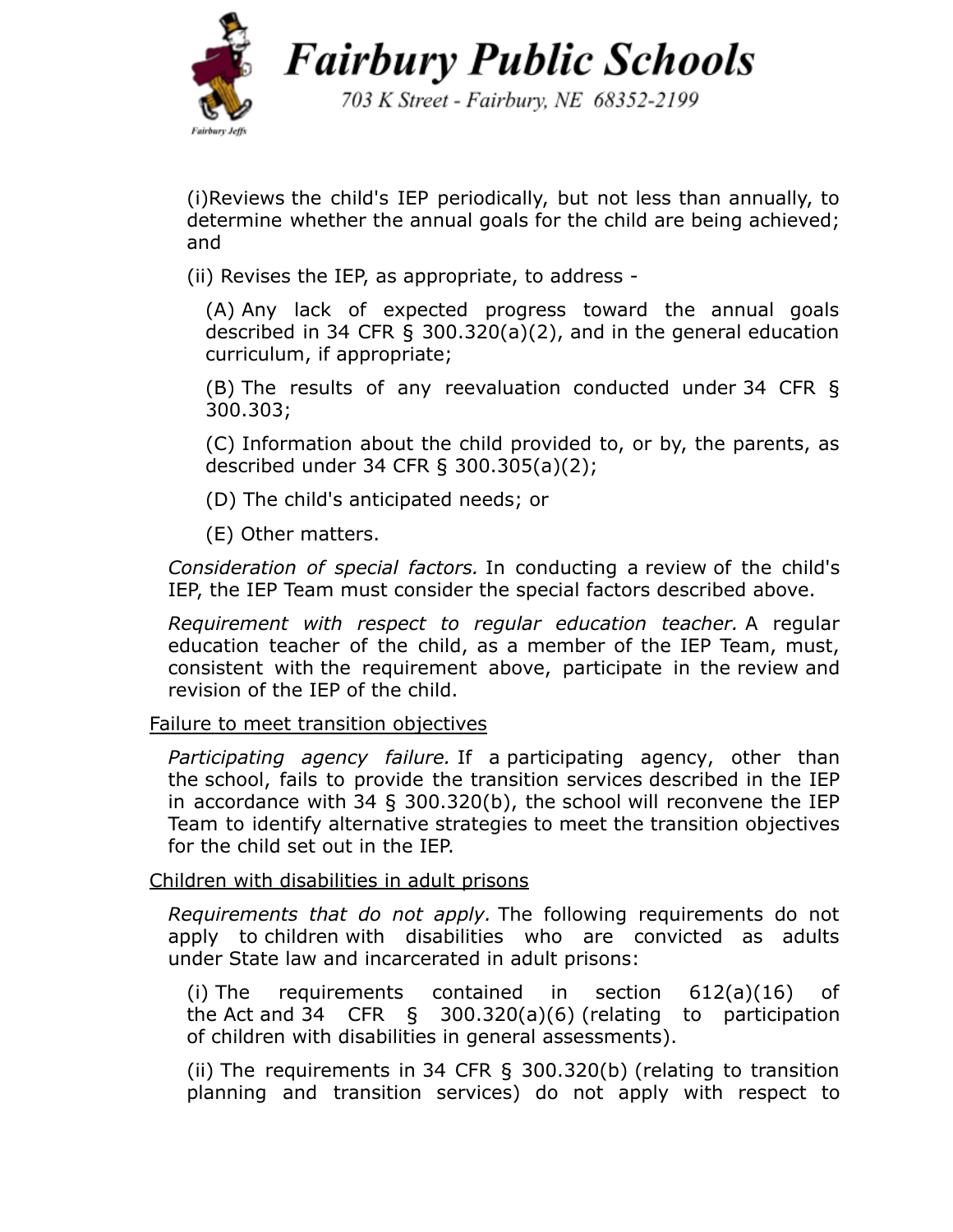

703 K Street - Fairbury, NE 68352-2199

the [children](https://www.law.cornell.edu/definitions/index.php?width=840&height=800&iframe=true&def_id=3a47d1b4d00bbbe8c17fd7fdc4030693&term_occur=4&term_src=Title:34:Subtitle:B:Chapter:III:Part:300:Subpart:D:Subjgrp:59:300.324) whose eligibility under Part B of the [Act](https://www.law.cornell.edu/definitions/index.php?width=840&height=800&iframe=true&def_id=489c155f025894392da6d6d45ae93d7d&term_occur=2&term_src=Title:34:Subtitle:B:Chapter:III:Part:300:Subpart:D:Subjgrp:59:300.324) will end, because of their age, before they will be eligible to be released from prison based on consideration of their sentence and eligibility for early release.

*Modifications of IEP or placement.*

(i) Subject to law, the IEP Team of a child with a [disability](https://www.law.cornell.edu/definitions/index.php?width=840&height=800&iframe=true&def_id=f0040fd71669eb1248d1b2a422e7d39a&term_occur=3&term_src=Title:34:Subtitle:B:Chapter:III:Part:300:Subpart:D:Subjgrp:59:300.324) who is convicted as an adult under [State](https://www.law.cornell.edu/definitions/index.php?width=840&height=800&iframe=true&def_id=5610bc66d367e8bcdc16da4706fdf626&term_occur=3&term_src=Title:34:Subtitle:B:Chapter:III:Part:300:Subpart:D:Subjgrp:59:300.324) law and incarcerated in an adult prison may modify the child's IEP or placement if the [State](https://www.law.cornell.edu/definitions/index.php?width=840&height=800&iframe=true&def_id=5610bc66d367e8bcdc16da4706fdf626&term_occur=4&term_src=Title:34:Subtitle:B:Chapter:III:Part:300:Subpart:D:Subjgrp:59:300.324) has demonstrated a bona fide security or compelling penological interest that cannot otherwise be accommodated.

(ii) The requirements of 34 CFR §§ [300.320](https://www.law.cornell.edu/cfr/text/34/300.320) (relating to IEPs), and 300.114 (relating to LRE), do not apply with respect to the modifications described in [paragraph \(d\)\(2\)\(i\)](https://www.law.cornell.edu/cfr/text/34/300.324#d_2_i) of this section.

*Contracted Programs* (Rule 51 § 013.02).

The school district shall be responsible for the development and maintenance of the IEP and the participation in all IEP meetings and shall assure that IEP meetings are arranged with the contracted program and the parents. Such arrangements may include meetings with the contracted program, the school district, and the parent. Meetings may occur within the district, at the contracted program site, or another site if more appropriate.

*IEP Distribution to Parents* (Rule 51 § 007.09D, F).

A copy of the IEP will be provided to the parent at no cost. If the IEP is amended, the parent will be provided with a revised copy of the IEP with the amendments incorporated upon request.

*Distribution of IEP information to staff* (Rule 51 § 007.02C, § 007.02D, and § 007.09E1).

The case manager for each student with an IEP will provide the staff assigned to work with that student with information about the student's disabling conditions, the modifications and accommodations called for in the student's IEP. The case manager will also inform relevant staff of any subsequent changes made to the student's IEP. This information may be provided by: giving staff members a copy of the student's IEP; giving staff members a copy of the accommodations page of the student's IEP; or using any other method reasonably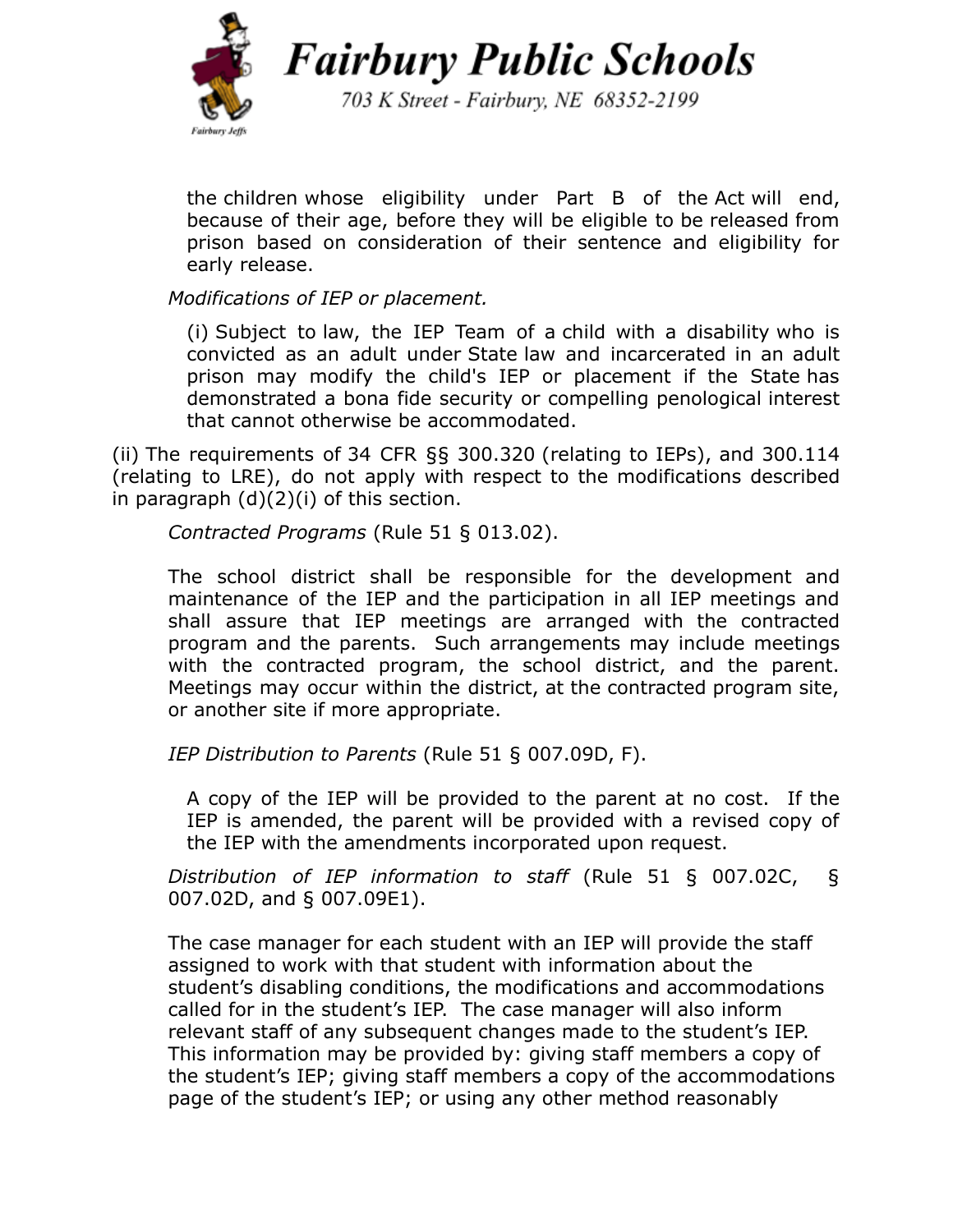

703 K Street - Fairbury, NE 68352-2199

calculated to communicate relevant information to the responsible staff member(s).

# **Least Restrictive Environment** (Rule 51 § 008.01A; 34 CFR 314)

The school district will assure that, whenever possible, all students with disabilities are educated in the same manner and in the same environment as students without disabilities by using supplementary aids and services. A student with a disability or disabilities will be removed from the regular educational environment and given special services and classes *only* when the nature of the disability does not allow for the satisfactory education of the student in regular classes.

## **Procedural Safeguard Notice** (Rule 51 § 009.06A-D; 34 CFR 504)

A copy of the procedural safeguards will be given by the school district one time per school year. A copy shall also be given to the parent upon: a) initial referral or parental request for evaluation, b) upon request by a parent, c) upon receipt by the school district of the first occurrence of the filing of a complaint under section 009.11 of Rule 51, d) the first occurrence of filing a special education due process case under Rule 55, and e) in accordance with the discipline procedures in section 016 of Rule 51. The notice shall include a full explanation of all procedural safeguards in compliance with section 009.06B of Rule 51. The notice shall be written in English and provided in the native language of the parent as required by sections 009.05C-D of Rule 51.

### **Evaluation Procedures (Rule 51 § 006.02; 34 CFR.304)**

*Notice.* The school will provide [notice](https://www.law.cornell.edu/definitions/index.php?width=840&height=800&iframe=true&def_id=cdb9a1671cc2326894eb26264b95f155&term_occur=1&term_src=Title:34:Subtitle:B:Chapter:III:Part:300:Subpart:D:Subjgrp:56:300.304) to the [parents](https://www.law.cornell.edu/definitions/index.php?width=840&height=800&iframe=true&def_id=9b859690d1363a12c9a4e90668a662eb&term_occur=1&term_src=Title:34:Subtitle:B:Chapter:III:Part:300:Subpart:D:Subjgrp:56:300.304) of a [child](https://www.law.cornell.edu/definitions/index.php?width=840&height=800&iframe=true&def_id=f0040fd71669eb1248d1b2a422e7d39a&term_occur=1&term_src=Title:34:Subtitle:B:Chapter:III:Part:300:Subpart:D:Subjgrp:56:300.304) with a [disability](https://www.law.cornell.edu/definitions/index.php?width=840&height=800&iframe=true&def_id=f0040fd71669eb1248d1b2a422e7d39a&term_occur=1&term_src=Title:34:Subtitle:B:Chapter:III:Part:300:Subpart:D:Subjgrp:56:300.304) that describes any [evaluation](https://www.law.cornell.edu/definitions/index.php?width=840&height=800&iframe=true&def_id=7fd9f9efac7a11c68c7fbb4a2779de69&term_occur=2&term_src=Title:34:Subtitle:B:Chapter:III:Part:300:Subpart:D:Subjgrp:56:300.304) procedures the school proposes to conduct.

*Conduct of evaluation.* In conducting the [evaluation,](https://www.law.cornell.edu/definitions/index.php?width=840&height=800&iframe=true&def_id=7fd9f9efac7a11c68c7fbb4a2779de69&term_occur=3&term_src=Title:34:Subtitle:B:Chapter:III:Part:300:Subpart:D:Subjgrp:56:300.304) the [school](https://www.law.cornell.edu/definitions/index.php?width=840&height=800&iframe=true&def_id=e0aca252d5dfb28bf343529a57e1b329&term_occur=2&term_src=Title:34:Subtitle:B:Chapter:III:Part:300:Subpart:D:Subjgrp:56:300.304) will:

(1) Use a variety of assessment tools and strategies to gather relevant functional, developmental, and academic information about the child, including information provided by the [parent](https://www.law.cornell.edu/definitions/index.php?width=840&height=800&iframe=true&def_id=9b859690d1363a12c9a4e90668a662eb&term_occur=2&term_src=Title:34:Subtitle:B:Chapter:III:Part:300:Subpart:D:Subjgrp:56:300.304), that may assist in determining:

(i) Whether the child is a [child with a disability](https://www.law.cornell.edu/definitions/index.php?width=840&height=800&iframe=true&def_id=f0040fd71669eb1248d1b2a422e7d39a&term_occur=2&term_src=Title:34:Subtitle:B:Chapter:III:Part:300:Subpart:D:Subjgrp:56:300.304); and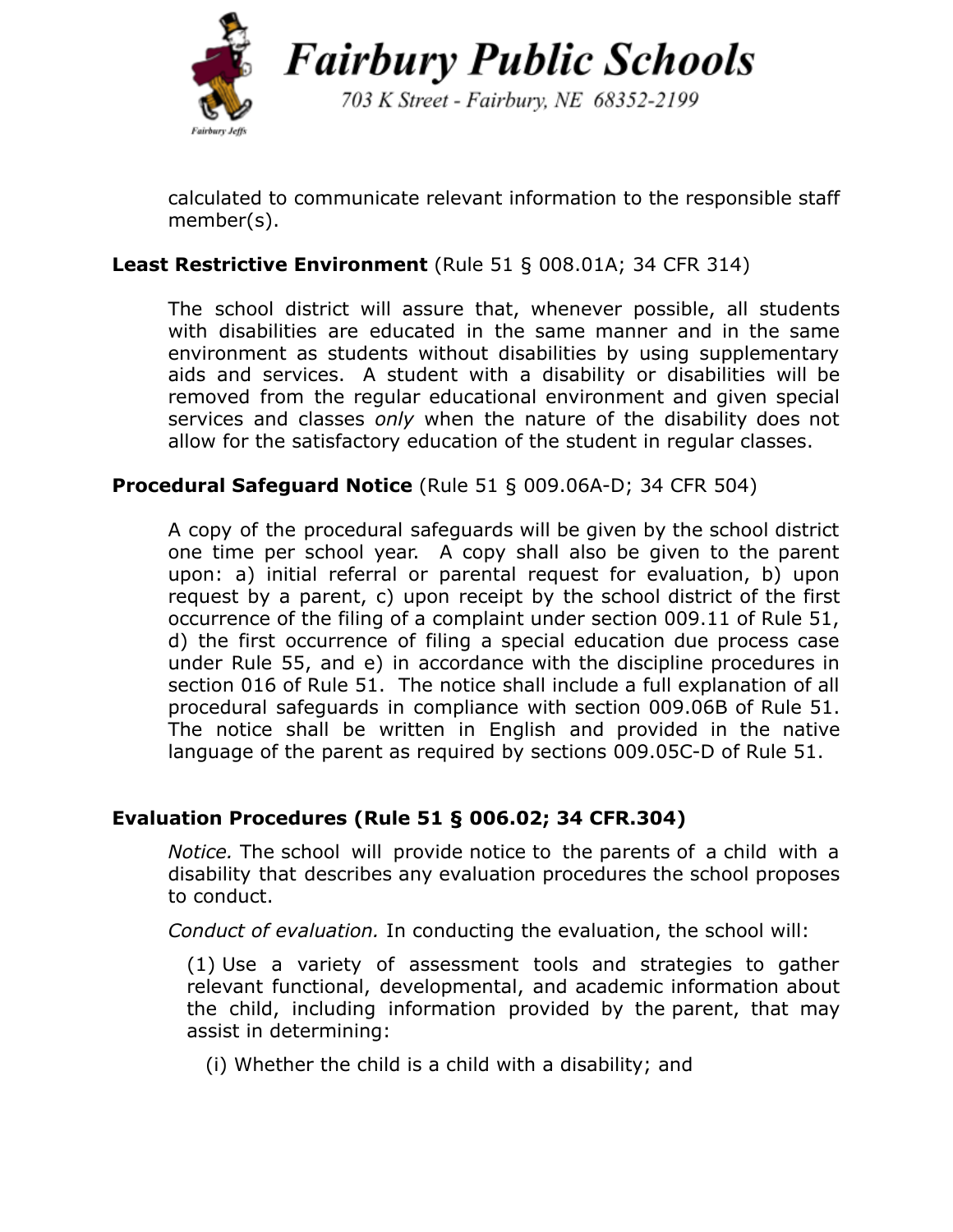

703 K Street - Fairbury, NE 68352-2199

(ii) The content of the child's IEP, including information related to enabling the child to be involved in and progress in the general education curriculum (or for a preschool child, to participate in appropriate activities);

(2) Not use any single measure or assessment as the sole criterion for determining whether a child is a child with a [disability](https://www.law.cornell.edu/definitions/index.php?width=840&height=800&iframe=true&def_id=f0040fd71669eb1248d1b2a422e7d39a&term_occur=3&term_src=Title:34:Subtitle:B:Chapter:III:Part:300:Subpart:D:Subjgrp:56:300.304) and for determining an appropriate educational program for the child; and

(3) Use technically sound instruments that may assess the relative contribution of cognitive and behavioral factors, in addition to physical or developmental factors.

*Other evaluation procedures.* The school will ensure that:

(1) Assessments and other [evaluation](https://www.law.cornell.edu/definitions/index.php?width=840&height=800&iframe=true&def_id=7fd9f9efac7a11c68c7fbb4a2779de69&term_occur=4&term_src=Title:34:Subtitle:B:Chapter:III:Part:300:Subpart:D:Subjgrp:56:300.304) materials used to assess a child:

(i) Are selected and administered so as not to be discriminatory on a racial or cultural basis;

(ii) Are provided and administered in the child's native language or other mode of communication and in the form most likely to yield accurate information on what the child knows and can do academically, developmentally, and functionally, unless it is clearly not feasible to so provide or administer;

(iii) Are used for the purposes for which the assessments or measures are valid and reliable;

(iv) Are administered by trained and knowledgeable personnel; and

(v) Are administered in accordance with any instructions provided by the producer of the assessments.

(2) Assessments and other [evaluation](https://www.law.cornell.edu/definitions/index.php?width=840&height=800&iframe=true&def_id=7fd9f9efac7a11c68c7fbb4a2779de69&term_occur=5&term_src=Title:34:Subtitle:B:Chapter:III:Part:300:Subpart:D:Subjgrp:56:300.304) materials [include](https://www.law.cornell.edu/definitions/index.php?width=840&height=800&iframe=true&def_id=f31b6027283ea1d85fcbbf0ce99cf4e9&term_occur=1&term_src=Title:34:Subtitle:B:Chapter:III:Part:300:Subpart:D:Subjgrp:56:300.304) those tailored to assess specific areas of educational need and not merely those that are designed to provide a single general intelligence quotient.

(3) Assessments are selected and administered so as best to ensure that if an assessment is administered to a child with impaired sensory, manual, or speaking skills, the assessment results accurately reflect the child's aptitude or achievement level or whatever other factors the test purports to measure, rather than reflecting the child's impaired sensory, manual, or speaking skills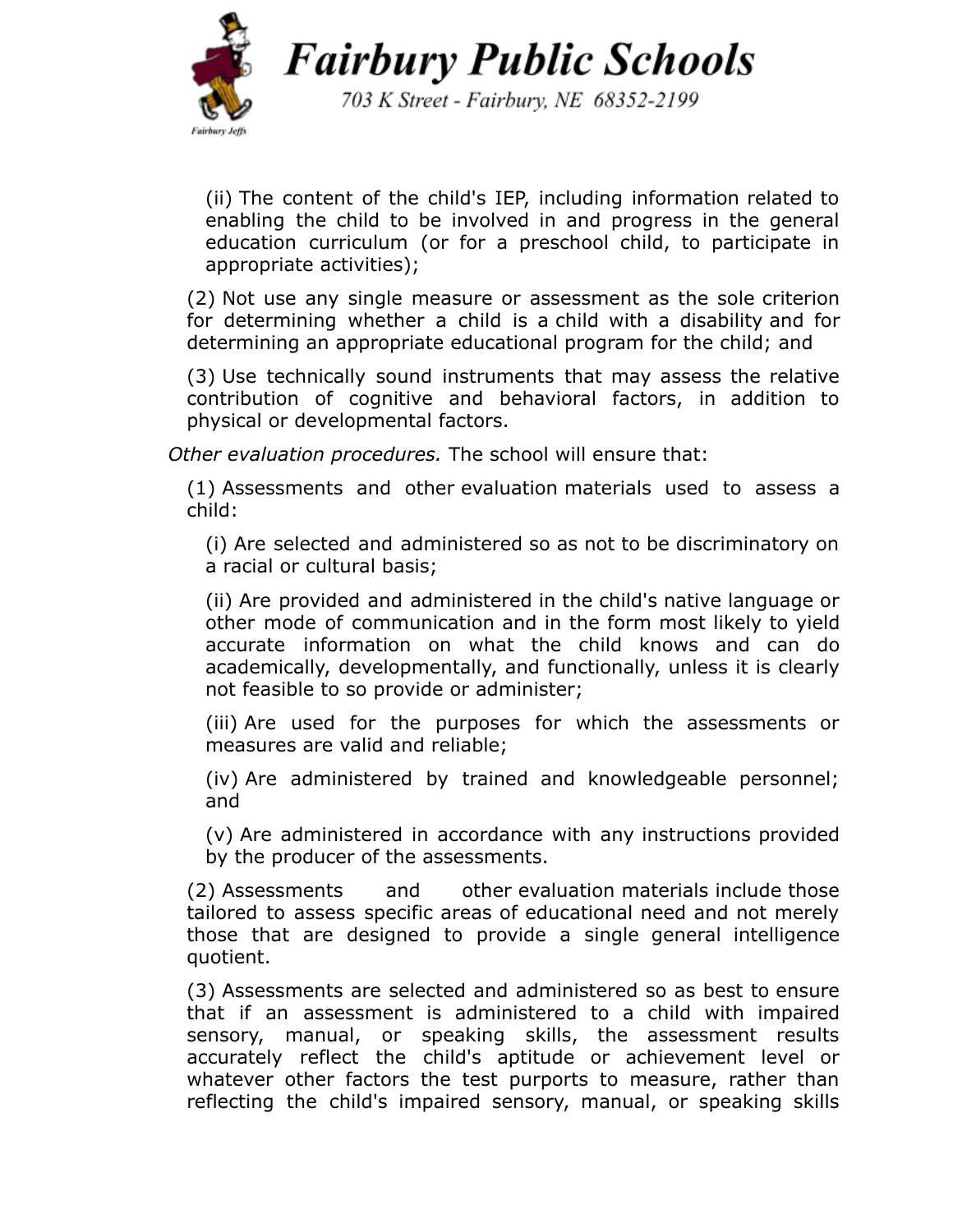

703 K Street - Fairbury, NE 68352-2199

(unless those skills are the factors that the test purports to measure).

(4) The child is assessed in all areas related to the suspected disability, including, if appropriate, health, vision, hearing, social and emotional status, general intelligence, academic performance, communicative status, and motor abilities;

(5) Assessments of [children](https://www.law.cornell.edu/definitions/index.php?width=840&height=800&iframe=true&def_id=3a47d1b4d00bbbe8c17fd7fdc4030693&term_occur=1&term_src=Title:34:Subtitle:B:Chapter:III:Part:300:Subpart:D:Subjgrp:56:300.304) with disabilities who transfer from one public [school](https://www.law.cornell.edu/definitions/index.php?width=840&height=800&iframe=true&def_id=e0aca252d5dfb28bf343529a57e1b329&term_occur=4&term_src=Title:34:Subtitle:B:Chapter:III:Part:300:Subpart:D:Subjgrp:56:300.304) to another public [school](https://www.law.cornell.edu/definitions/index.php?width=840&height=800&iframe=true&def_id=e0aca252d5dfb28bf343529a57e1b329&term_occur=5&term_src=Title:34:Subtitle:B:Chapter:III:Part:300:Subpart:D:Subjgrp:56:300.304) in the same school year are coordinated with those [children](https://www.law.cornell.edu/definitions/index.php?width=840&height=800&iframe=true&def_id=3a47d1b4d00bbbe8c17fd7fdc4030693&term_occur=2&term_src=Title:34:Subtitle:B:Chapter:III:Part:300:Subpart:D:Subjgrp:56:300.304)'s prior and subsequent schools, as necessary and as expeditiously as possible, consistent with [law](https://www.law.cornell.edu/cfr/text/34/300.301#d_2), to ensure prompt completion of full evaluations.

(6) In evaluating each child with a [disability](https://www.law.cornell.edu/definitions/index.php?width=840&height=800&iframe=true&def_id=f0040fd71669eb1248d1b2a422e7d39a&term_occur=4&term_src=Title:34:Subtitle:B:Chapter:III:Part:300:Subpart:D:Subjgrp:56:300.304) under 34 CFR [§§](https://www.law.cornell.edu/cfr/text/34/300.304) [300.304](https://www.law.cornell.edu/cfr/text/34/300.304) through 300.306, the [evaluation](https://www.law.cornell.edu/definitions/index.php?width=840&height=800&iframe=true&def_id=7fd9f9efac7a11c68c7fbb4a2779de69&term_occur=6&term_src=Title:34:Subtitle:B:Chapter:III:Part:300:Subpart:D:Subjgrp:56:300.304) is sufficiently comprehensive to identify all of the child's [special](https://www.law.cornell.edu/definitions/index.php?width=840&height=800&iframe=true&def_id=65c55014242d4b01105b438b0e8e42d4&term_occur=1&term_src=Title:34:Subtitle:B:Chapter:III:Part:300:Subpart:D:Subjgrp:56:300.304) [education](https://www.law.cornell.edu/definitions/index.php?width=840&height=800&iframe=true&def_id=65c55014242d4b01105b438b0e8e42d4&term_occur=1&term_src=Title:34:Subtitle:B:Chapter:III:Part:300:Subpart:D:Subjgrp:56:300.304) and related [services](https://www.law.cornell.edu/definitions/index.php?width=840&height=800&iframe=true&def_id=c9fac1286853fb482ea90c6503f70392&term_occur=1&term_src=Title:34:Subtitle:B:Chapter:III:Part:300:Subpart:D:Subjgrp:56:300.304) needs, whether or not commonly linked to the disability category in which the child has been classified.

(7) Assessment tools and strategies that provide relevant information that directly assists persons in determining the educational needs of the child are provided.

(8) Evaluations shall also comply with any additional requirements found in Rule 51, including but not limited to those found in section 006.02.

*Review of Existing Evaluation Data* (Rule 51, § 006.06). For initial evaluations and reevaluations, the IEP team and other qualified professionals will review all existing educational assessments as well as parental, classroom and other relevant observations in determining whether:

- a) the student is a student with a disability or continues to be a student with a disability qualifying for special education;
- b) a student with a disability needs or continues to need special education services; and
- c) a student with a disability needs additional or modified special education to meet the goals of the student's IEP or the general goals of the school district's curriculum.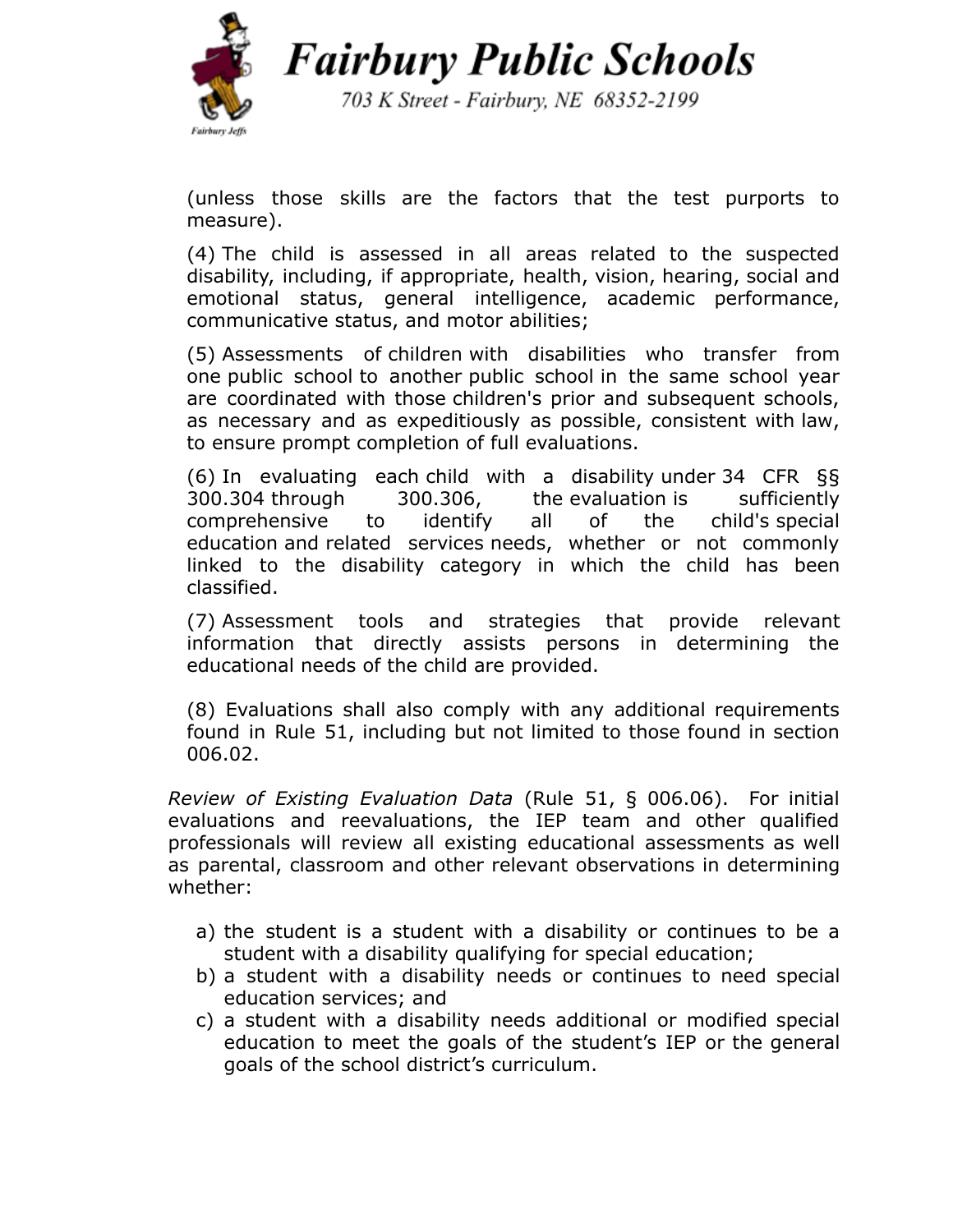

703 K Street - Fairbury, NE 68352-2199

*Independent Education Evaluation* (Rule 51 § 006.07). When a student's parent requests an independent education evaluation, the student's case manager or the district's special education director will respond in writing without unnecessary delay that (1) the school district will initiate a hearing under 92 NAC 55 to show that its evaluation is appropriate OR (2) an independent educational evaluation will be provided at public expense. The written response will (1) include a copy of the board's policy on IEEs and (2) if appropriate, identify at least one qualified individual who meets the policy's criteria within the geographic area.

**Confidentiality of Personally Identifiable Information** (Rule 51 § 009.03; 34 CFR § 300.123, 34 CFR § 300.610-.626)

*Notice to parents*. The school must give notice that is adequate to fully inform [parents](https://www.law.cornell.edu/definitions/index.php?width=840&height=800&iframe=true&def_id=b6ce5c79a8e97041f2936a0d0d738c11&term_occur=1&term_src=Title:34:Subtitle:B:Chapter:III:Part:300:Subpart:F:Subjgrp:62:300.612) about the requirements of protecting the confidentiality of any personally identifiable information collected, used, or maintained under Part B of the Act, including:

(1) A description of the extent that the notice is given in the native languages of the various population groups in the [district;](https://www.law.cornell.edu/definitions/index.php?width=840&height=800&iframe=true&def_id=5610bc66d367e8bcdc16da4706fdf626&term_occur=1&term_src=Title:34:Subtitle:B:Chapter:III:Part:300:Subpart:F:Subjgrp:62:300.612)

(2) A description of the children on whom [personally](https://www.law.cornell.edu/definitions/index.php?width=840&height=800&iframe=true&def_id=fe066366fed1d24d7d8c56baa2f4e2a1&term_occur=1&term_src=Title:34:Subtitle:B:Chapter:III:Part:300:Subpart:F:Subjgrp:62:300.612) [identifiable](https://www.law.cornell.edu/definitions/index.php?width=840&height=800&iframe=true&def_id=fe066366fed1d24d7d8c56baa2f4e2a1&term_occur=1&term_src=Title:34:Subtitle:B:Chapter:III:Part:300:Subpart:F:Subjgrp:62:300.612) information is maintained, the types of information sought, the methods the [district](https://www.law.cornell.edu/definitions/index.php?width=840&height=800&iframe=true&def_id=5610bc66d367e8bcdc16da4706fdf626&term_occur=2&term_src=Title:34:Subtitle:B:Chapter:III:Part:300:Subpart:F:Subjgrp:62:300.612) intends to use in gathering the information (including the sources from whom information is gathered), and the uses to be made of the information;

(3) A summary of the policies and procedures that the school will follow regarding storage, disclosure to third parties, retention, and [destruction](https://www.law.cornell.edu/definitions/index.php?width=840&height=800&iframe=true&def_id=caa4b63f15f7aa5bffb4abfd256c68f7&term_occur=1&term_src=Title:34:Subtitle:B:Chapter:III:Part:300:Subpart:F:Subjgrp:62:300.612) of [personally identifiable](https://www.law.cornell.edu/definitions/index.php?width=840&height=800&iframe=true&def_id=fe066366fed1d24d7d8c56baa2f4e2a1&term_occur=2&term_src=Title:34:Subtitle:B:Chapter:III:Part:300:Subpart:F:Subjgrp:62:300.612) information; and

(4) A description of all of the rights of [parents](https://www.law.cornell.edu/definitions/index.php?width=840&height=800&iframe=true&def_id=b6ce5c79a8e97041f2936a0d0d738c11&term_occur=2&term_src=Title:34:Subtitle:B:Chapter:III:Part:300:Subpart:F:Subjgrp:62:300.612) and children regarding this information, including the rights under FERPA and implementing regulations in [34 CFR part 99.](https://www.law.cornell.edu/cfr/text/34/part-99)

Before any major identification, location, or [evaluation](https://www.law.cornell.edu/definitions/index.php?width=840&height=800&iframe=true&def_id=7fd9f9efac7a11c68c7fbb4a2779de69&term_occur=1&term_src=Title:34:Subtitle:B:Chapter:III:Part:300:Subpart:F:Subjgrp:62:300.612) activity, the notice must be published or announced in newspapers or other media, or both, with circulation adequate to notify [parents](https://www.law.cornell.edu/definitions/index.php?width=840&height=800&iframe=true&def_id=b6ce5c79a8e97041f2936a0d0d738c11&term_occur=3&term_src=Title:34:Subtitle:B:Chapter:III:Part:300:Subpart:F:Subjgrp:62:300.612) throughout the [district](https://www.law.cornell.edu/definitions/index.php?width=840&height=800&iframe=true&def_id=5610bc66d367e8bcdc16da4706fdf626&term_occur=3&term_src=Title:34:Subtitle:B:Chapter:III:Part:300:Subpart:F:Subjgrp:62:300.612) of the activity.

*Access rights*. The school will permit [parents](https://www.law.cornell.edu/definitions/index.php?width=840&height=800&iframe=true&def_id=b6ce5c79a8e97041f2936a0d0d738c11&term_occur=1&term_src=Title:34:Subtitle:B:Chapter:III:Part:300:Subpart:F:Subjgrp:62:300.613) to inspect and [review](https://www.law.cornell.edu/definitions/index.php?width=840&height=800&iframe=true&def_id=57074eb1dad654ba403d8368aa06b822&term_occur=1&term_src=Title:34:Subtitle:B:Chapter:III:Part:300:Subpart:F:Subjgrp:62:300.613) any [education](https://www.law.cornell.edu/definitions/index.php?width=840&height=800&iframe=true&def_id=7d4c3b2b099b1a542c98ade0980a59df&term_occur=1&term_src=Title:34:Subtitle:B:Chapter:III:Part:300:Subpart:F:Subjgrp:62:300.613) records relating to their children that are collected, maintained, or used by the school. The school will comply with a request without unnecessary delay and before any meeting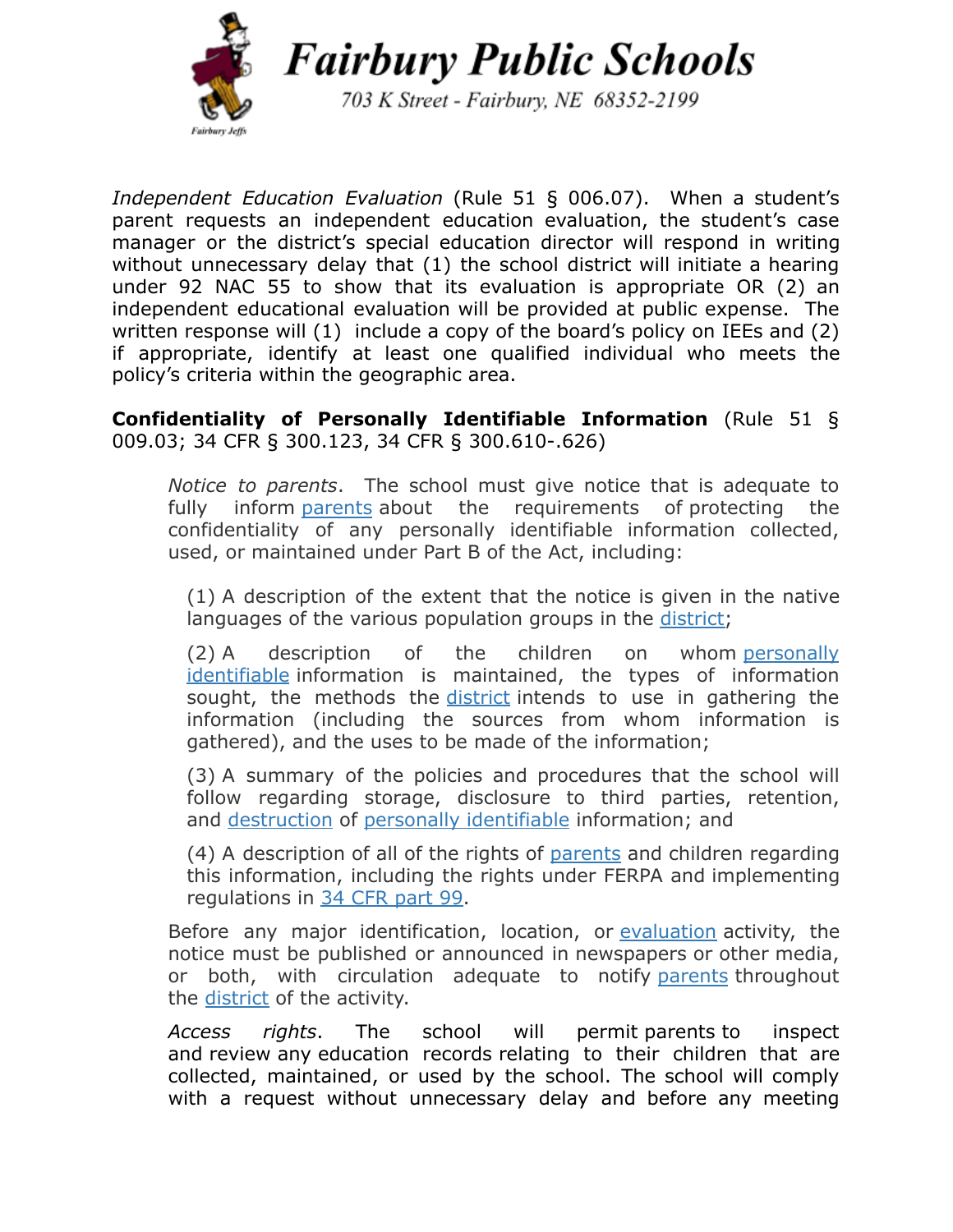

703 K Street - Fairbury, NE 68352-2199

regarding an IEP, or any hearing pursuant to law, or resolution session pursuant to [law,](https://www.law.cornell.edu/cfr/text/34/300.510) and in no case more than 45 [days](https://www.law.cornell.edu/definitions/index.php?width=840&height=800&iframe=true&def_id=2985a93df0a908eb1704164abecacc21&term_occur=1&term_src=Title:34:Subtitle:B:Chapter:III:Part:300:Subpart:F:Subjgrp:62:300.613) after the request has been made.

The right to inspect and [review](https://www.law.cornell.edu/definitions/index.php?width=840&height=800&iframe=true&def_id=57074eb1dad654ba403d8368aa06b822&term_occur=2&term_src=Title:34:Subtitle:B:Chapter:III:Part:300:Subpart:F:Subjgrp:62:300.613) [education](https://www.law.cornell.edu/definitions/index.php?width=840&height=800&iframe=true&def_id=7d4c3b2b099b1a542c98ade0980a59df&term_occur=2&term_src=Title:34:Subtitle:B:Chapter:III:Part:300:Subpart:F:Subjgrp:62:300.613) records under this section [includes:](https://www.law.cornell.edu/definitions/index.php?width=840&height=800&iframe=true&def_id=f31b6027283ea1d85fcbbf0ce99cf4e9&term_occur=1&term_src=Title:34:Subtitle:B:Chapter:III:Part:300:Subpart:F:Subjgrp:62:300.613)

(1) The right to a response from the [school](https://www.law.cornell.edu/definitions/index.php?width=840&height=800&iframe=true&def_id=3093939e70bd162be79f90b12d3ee788&term_occur=2&term_src=Title:34:Subtitle:B:Chapter:III:Part:300:Subpart:F:Subjgrp:62:300.613) to reasonable requests for explanations and interpretations of the records;

(2) The right to request that the school provide copies of the records containing the information if failure to provide those copies would effectively prevent the [parent](https://www.law.cornell.edu/definitions/index.php?width=840&height=800&iframe=true&def_id=b6ce5c79a8e97041f2936a0d0d738c11&term_occur=2&term_src=Title:34:Subtitle:B:Chapter:III:Part:300:Subpart:F:Subjgrp:62:300.613) from exercising the right to inspect and [review](https://www.law.cornell.edu/definitions/index.php?width=840&height=800&iframe=true&def_id=57074eb1dad654ba403d8368aa06b822&term_occur=3&term_src=Title:34:Subtitle:B:Chapter:III:Part:300:Subpart:F:Subjgrp:62:300.613) the records; and

(3) The right to have a representative of the [parent](https://www.law.cornell.edu/definitions/index.php?width=840&height=800&iframe=true&def_id=b6ce5c79a8e97041f2936a0d0d738c11&term_occur=3&term_src=Title:34:Subtitle:B:Chapter:III:Part:300:Subpart:F:Subjgrp:62:300.613) inspect and [review](https://www.law.cornell.edu/definitions/index.php?width=840&height=800&iframe=true&def_id=57074eb1dad654ba403d8368aa06b822&term_occur=4&term_src=Title:34:Subtitle:B:Chapter:III:Part:300:Subpart:F:Subjgrp:62:300.613) the records.

The school may presume that the [parent](https://www.law.cornell.edu/definitions/index.php?width=840&height=800&iframe=true&def_id=b6ce5c79a8e97041f2936a0d0d738c11&term_occur=4&term_src=Title:34:Subtitle:B:Chapter:III:Part:300:Subpart:F:Subjgrp:62:300.613) has authority to inspect and [review](https://www.law.cornell.edu/definitions/index.php?width=840&height=800&iframe=true&def_id=57074eb1dad654ba403d8368aa06b822&term_occur=5&term_src=Title:34:Subtitle:B:Chapter:III:Part:300:Subpart:F:Subjgrp:62:300.613) records relating to his or her child unless the school has been advised that the [parent](https://www.law.cornell.edu/definitions/index.php?width=840&height=800&iframe=true&def_id=b6ce5c79a8e97041f2936a0d0d738c11&term_occur=5&term_src=Title:34:Subtitle:B:Chapter:III:Part:300:Subpart:F:Subjgrp:62:300.613) does not have the authority under applicable [State](https://www.law.cornell.edu/definitions/index.php?width=840&height=800&iframe=true&def_id=5610bc66d367e8bcdc16da4706fdf626&term_occur=1&term_src=Title:34:Subtitle:B:Chapter:III:Part:300:Subpart:F:Subjgrp:62:300.613) law governing such matters as guardianship, separation, and divorce.

*Record of access*. The school must keep a record of parties obtaining access to [education](https://www.law.cornell.edu/definitions/index.php?width=840&height=800&iframe=true&def_id=7d4c3b2b099b1a542c98ade0980a59df&term_occur=1&term_src=Title:34:Subtitle:B:Chapter:III:Part:300:Subpart:F:Subjgrp:62:300.614) records collected, maintained, or used under Part B of the [Act](https://www.law.cornell.edu/definitions/index.php?width=840&height=800&iframe=true&def_id=489c155f025894392da6d6d45ae93d7d&term_occur=1&term_src=Title:34:Subtitle:B:Chapter:III:Part:300:Subpart:F:Subjgrp:62:300.614) (except access by [parents](https://www.law.cornell.edu/definitions/index.php?width=840&height=800&iframe=true&def_id=b6ce5c79a8e97041f2936a0d0d738c11&term_occur=1&term_src=Title:34:Subtitle:B:Chapter:III:Part:300:Subpart:F:Subjgrp:62:300.614) and authorized employees of the school), including the name of the party, the date access was given, and the purpose for which the party is authorized to use the records.

*Records on more than one child*. If any education record includes information on more than one child, the parents of those children have the right to inspect and review only the information relating to their child or to be informed of that specific information.

*List of types and locations of information*. Each [participating](https://www.law.cornell.edu/definitions/index.php?width=840&height=800&iframe=true&def_id=3093939e70bd162be79f90b12d3ee788&term_occur=1&term_src=Title:34:Subtitle:B:Chapter:III:Part:300:Subpart:F:Subjgrp:62:300.616) [school](https://www.law.cornell.edu/definitions/index.php?width=840&height=800&iframe=true&def_id=3093939e70bd162be79f90b12d3ee788&term_occur=1&term_src=Title:34:Subtitle:B:Chapter:III:Part:300:Subpart:F:Subjgrp:62:300.616) must provide [parents](https://www.law.cornell.edu/definitions/index.php?width=840&height=800&iframe=true&def_id=b6ce5c79a8e97041f2936a0d0d738c11&term_occur=1&term_src=Title:34:Subtitle:B:Chapter:III:Part:300:Subpart:F:Subjgrp:62:300.616) on request a list of the types and locations of [education](https://www.law.cornell.edu/definitions/index.php?width=840&height=800&iframe=true&def_id=7d4c3b2b099b1a542c98ade0980a59df&term_occur=1&term_src=Title:34:Subtitle:B:Chapter:III:Part:300:Subpart:F:Subjgrp:62:300.616) records collected, maintained, or used by the school.

*Fees*. The school may charge a fee for copies of records that are made for [parents](https://www.law.cornell.edu/definitions/index.php?width=840&height=800&iframe=true&def_id=b6ce5c79a8e97041f2936a0d0d738c11&term_occur=1&term_src=Title:34:Subtitle:B:Chapter:III:Part:300:Subpart:F:Subjgrp:62:300.617) under this part if the fee does not effectively prevent the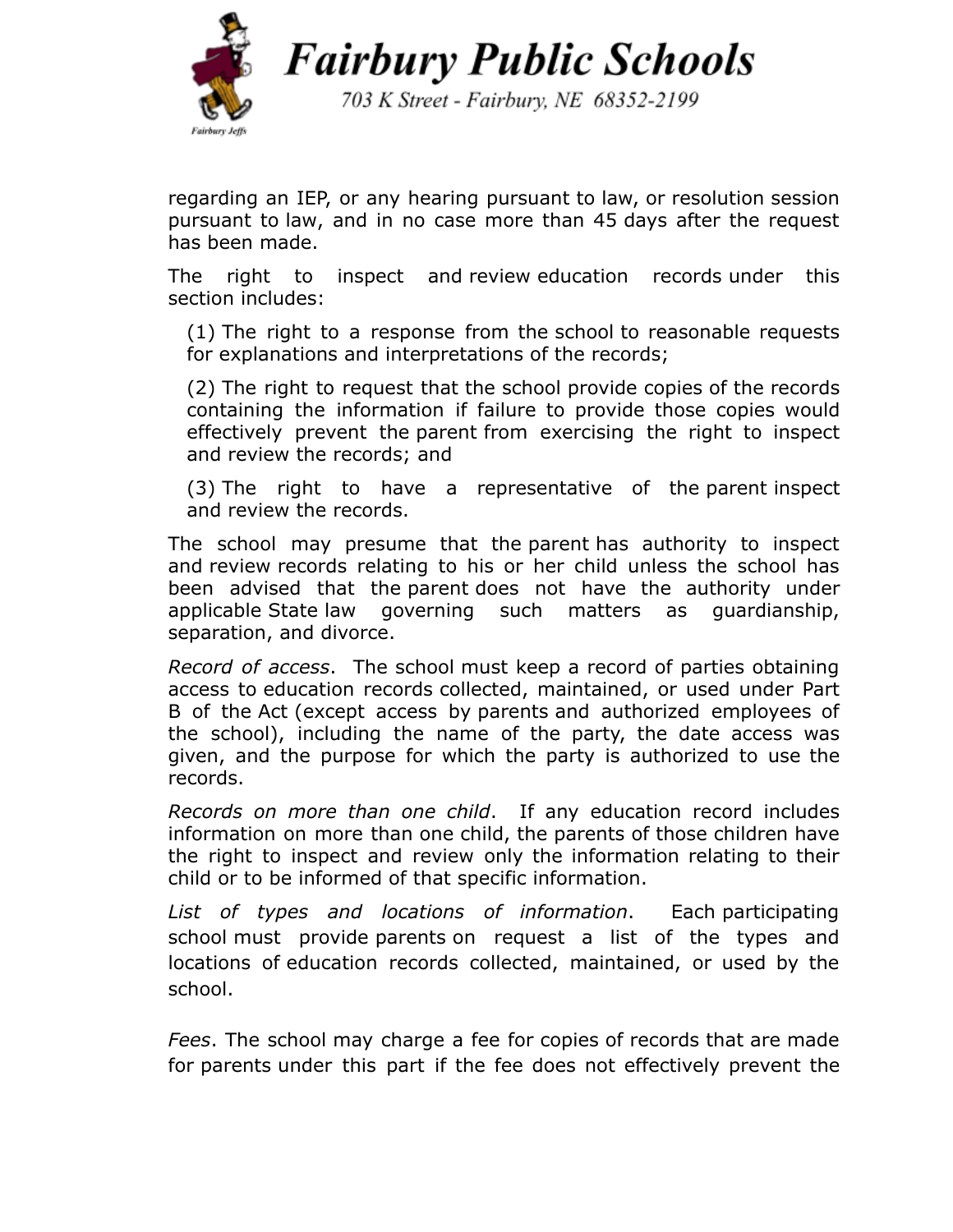

703 K Street - Fairbury, NE 68352-2199

[parents](https://www.law.cornell.edu/definitions/index.php?width=840&height=800&iframe=true&def_id=b6ce5c79a8e97041f2936a0d0d738c11&term_occur=2&term_src=Title:34:Subtitle:B:Chapter:III:Part:300:Subpart:F:Subjgrp:62:300.617) from exercising their right to inspect and [review](https://www.law.cornell.edu/definitions/index.php?width=840&height=800&iframe=true&def_id=57074eb1dad654ba403d8368aa06b822&term_occur=1&term_src=Title:34:Subtitle:B:Chapter:III:Part:300:Subpart:F:Subjgrp:62:300.617) those records. The school may not charge a fee to search for or to retrieve records.

*Amendment of records at [parent](https://www.law.cornell.edu/definitions/index.php?width=840&height=800&iframe=true&def_id=b6ce5c79a8e97041f2936a0d0d738c11&term_occur=1&term_src=Title:34:Subtitle:B:Chapter:III:Part:300:Subpart:F:Subjgrp:62:300.618)'s request*. A [parent](https://www.law.cornell.edu/definitions/index.php?width=840&height=800&iframe=true&def_id=b6ce5c79a8e97041f2936a0d0d738c11&term_occur=2&term_src=Title:34:Subtitle:B:Chapter:III:Part:300:Subpart:F:Subjgrp:62:300.618) who believes that information in the [education](https://www.law.cornell.edu/definitions/index.php?width=840&height=800&iframe=true&def_id=7d4c3b2b099b1a542c98ade0980a59df&term_occur=1&term_src=Title:34:Subtitle:B:Chapter:III:Part:300:Subpart:F:Subjgrp:62:300.618) records collected, maintained, or used under this part is inaccurate or misleading or violates the privacy or other rights of the child may request the school to amend the information.

The school must decide whether to amend the information in accordance with the request within a reasonable period of time of receipt of the request.

If the school decides to refuse to amend the information in accordance with the request, it must inform the [parent](https://www.law.cornell.edu/definitions/index.php?width=840&height=800&iframe=true&def_id=b6ce5c79a8e97041f2936a0d0d738c11&term_occur=3&term_src=Title:34:Subtitle:B:Chapter:III:Part:300:Subpart:F:Subjgrp:62:300.618) of the refusal and advise the [parent](https://www.law.cornell.edu/definitions/index.php?width=840&height=800&iframe=true&def_id=b6ce5c79a8e97041f2936a0d0d738c11&term_occur=4&term_src=Title:34:Subtitle:B:Chapter:III:Part:300:Subpart:F:Subjgrp:62:300.618) of the right to a hearing as provided below.

*Opportunity for a hearing*. The school must, on request, provide an opportunity for a hearing to challenge information in [education](https://www.law.cornell.edu/definitions/index.php?width=840&height=800&iframe=true&def_id=7d4c3b2b099b1a542c98ade0980a59df&term_occur=1&term_src=Title:34:Subtitle:B:Chapter:III:Part:300:Subpart:F:Subjgrp:62:300.619) [records](https://www.law.cornell.edu/definitions/index.php?width=840&height=800&iframe=true&def_id=7d4c3b2b099b1a542c98ade0980a59df&term_occur=1&term_src=Title:34:Subtitle:B:Chapter:III:Part:300:Subpart:F:Subjgrp:62:300.619) to ensure that it is not inaccurate, misleading, or otherwise in violation of the privacy or other rights of the child.

*Result of hearing*. If, as a result of the hearing, the school decides that the information is inaccurate, misleading or otherwise in violation of the privacy or other rights of the child, it must amend the information accordingly and so inform the [parent](https://www.law.cornell.edu/definitions/index.php?width=840&height=800&iframe=true&def_id=b6ce5c79a8e97041f2936a0d0d738c11&term_occur=1&term_src=Title:34:Subtitle:B:Chapter:III:Part:300:Subpart:F:Subjgrp:62:300.620) in writing.

If, as a result of the hearing, the school decides that the information is not inaccurate, misleading, or otherwise in violation of the privacy or other rights of the child, it must inform the [parent](https://www.law.cornell.edu/definitions/index.php?width=840&height=800&iframe=true&def_id=b6ce5c79a8e97041f2936a0d0d738c11&term_occur=2&term_src=Title:34:Subtitle:B:Chapter:III:Part:300:Subpart:F:Subjgrp:62:300.620) of the [parent](https://www.law.cornell.edu/definitions/index.php?width=840&height=800&iframe=true&def_id=b6ce5c79a8e97041f2936a0d0d738c11&term_occur=3&term_src=Title:34:Subtitle:B:Chapter:III:Part:300:Subpart:F:Subjgrp:62:300.620)'s right to place in the records the school maintains on the child a statement commenting on the information or setting forth any reasons for disagreeing with the decision of the school.

Any explanation placed in the records of the child under this section must: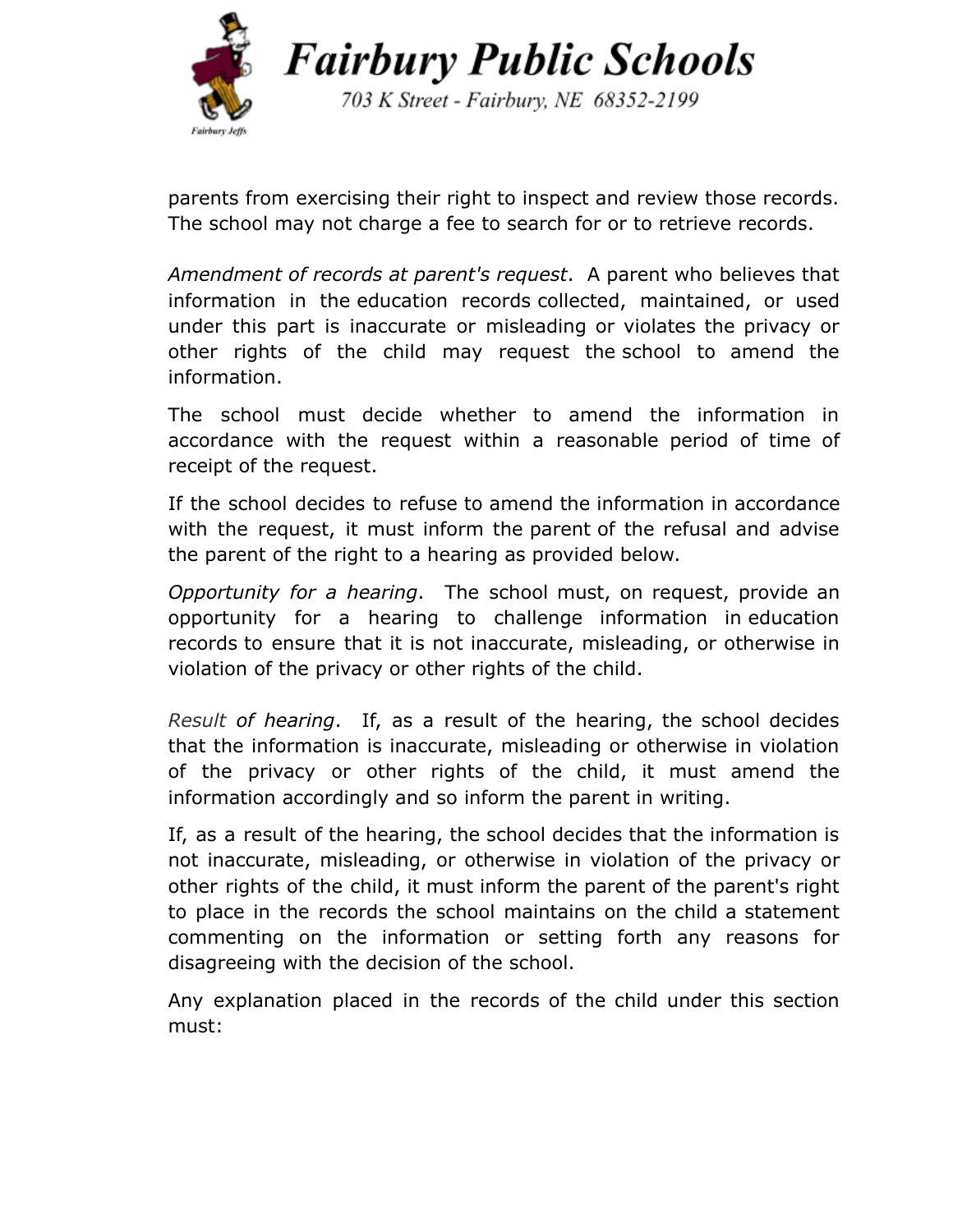

703 K Street - Fairbury, NE 68352-2199

(1) Be maintained by the school as part of the records of the child as long as the record or contested portion is maintained by the school; and

(2) If the records of the child or the contested portion is disclosed by the school to any party, the explanation must also be disclosed to the party.

*Hearing procedures*. A hearing held under [this](https://www.law.cornell.edu/cfr/text/34/300.619) section must be conducted according to the procedures in [34 CFR §](https://www.law.cornell.edu/cfr/text/34/99.22) 99.22.

*[Consent](https://www.law.cornell.edu/definitions/index.php?width=840&height=800&iframe=true&def_id=add0c6f2e7319aa2ef0fe236a1bed3be&term_occur=1&term_src=Title:34:Subtitle:B:Chapter:III:Part:300:Subpart:F:Subjgrp:62:300.622)*. Parental [consent](https://www.law.cornell.edu/definitions/index.php?width=840&height=800&iframe=true&def_id=add0c6f2e7319aa2ef0fe236a1bed3be&term_occur=2&term_src=Title:34:Subtitle:B:Chapter:III:Part:300:Subpart:F:Subjgrp:62:300.622) must be obtained before [personally](https://www.law.cornell.edu/definitions/index.php?width=840&height=800&iframe=true&def_id=fe066366fed1d24d7d8c56baa2f4e2a1&term_occur=1&term_src=Title:34:Subtitle:B:Chapter:III:Part:300:Subpart:F:Subjgrp:62:300.622) [identifiable](https://www.law.cornell.edu/definitions/index.php?width=840&height=800&iframe=true&def_id=fe066366fed1d24d7d8c56baa2f4e2a1&term_occur=1&term_src=Title:34:Subtitle:B:Chapter:III:Part:300:Subpart:F:Subjgrp:62:300.622) information is disclosed to parties, other than officials of participating agencies described below, unless the information is contained in [education](https://www.law.cornell.edu/definitions/index.php?width=840&height=800&iframe=true&def_id=7d4c3b2b099b1a542c98ade0980a59df&term_occur=1&term_src=Title:34:Subtitle:B:Chapter:III:Part:300:Subpart:F:Subjgrp:62:300.622) records, and the disclosure is authorized without parental [consent](https://www.law.cornell.edu/definitions/index.php?width=840&height=800&iframe=true&def_id=add0c6f2e7319aa2ef0fe236a1bed3be&term_occur=3&term_src=Title:34:Subtitle:B:Chapter:III:Part:300:Subpart:F:Subjgrp:62:300.622) under [34 CFR part 99.](https://www.law.cornell.edu/cfr/text/34/part-99)

(1) Except as provided in paragraphs (2) and (3) of this section, parental [consent](https://www.law.cornell.edu/definitions/index.php?width=840&height=800&iframe=true&def_id=add0c6f2e7319aa2ef0fe236a1bed3be&term_occur=4&term_src=Title:34:Subtitle:B:Chapter:III:Part:300:Subpart:F:Subjgrp:62:300.622) is not required before [personally](https://www.law.cornell.edu/definitions/index.php?width=840&height=800&iframe=true&def_id=fe066366fed1d24d7d8c56baa2f4e2a1&term_occur=2&term_src=Title:34:Subtitle:B:Chapter:III:Part:300:Subpart:F:Subjgrp:62:300.622) [identifiable](https://www.law.cornell.edu/definitions/index.php?width=840&height=800&iframe=true&def_id=fe066366fed1d24d7d8c56baa2f4e2a1&term_occur=2&term_src=Title:34:Subtitle:B:Chapter:III:Part:300:Subpart:F:Subjgrp:62:300.622) information is released to officials of participating agencies for purposes of meeting a requirement of this part.

(2) Parental [consent](https://www.law.cornell.edu/definitions/index.php?width=840&height=800&iframe=true&def_id=add0c6f2e7319aa2ef0fe236a1bed3be&term_occur=6&term_src=Title:34:Subtitle:B:Chapter:III:Part:300:Subpart:F:Subjgrp:62:300.622), or the [consent](https://www.law.cornell.edu/definitions/index.php?width=840&height=800&iframe=true&def_id=add0c6f2e7319aa2ef0fe236a1bed3be&term_occur=5&term_src=Title:34:Subtitle:B:Chapter:III:Part:300:Subpart:F:Subjgrp:62:300.622) of an eligible child who has reached the age of majority under [State](https://www.law.cornell.edu/definitions/index.php?width=840&height=800&iframe=true&def_id=5610bc66d367e8bcdc16da4706fdf626&term_occur=1&term_src=Title:34:Subtitle:B:Chapter:III:Part:300:Subpart:F:Subjgrp:62:300.622) law, must be obtained before personally [identifiable](https://www.law.cornell.edu/definitions/index.php?width=840&height=800&iframe=true&def_id=fe066366fed1d24d7d8c56baa2f4e2a1&term_occur=3&term_src=Title:34:Subtitle:B:Chapter:III:Part:300:Subpart:F:Subjgrp:62:300.622) information is released to officials of participating agencies providing or paying for [transition](https://www.law.cornell.edu/definitions/index.php?width=840&height=800&iframe=true&def_id=2c9f3f4e54c3499633b174749f739e85&term_occur=1&term_src=Title:34:Subtitle:B:Chapter:III:Part:300:Subpart:F:Subjgrp:62:300.622) services in accordance with [§ 300.321\(b\)\(3\).](https://www.law.cornell.edu/cfr/text/34/300.321#b_3)

(3) If a child is enrolled, or is going to enroll in a private school that is not located in the school district of the [parent](https://www.law.cornell.edu/definitions/index.php?width=840&height=800&iframe=true&def_id=b6ce5c79a8e97041f2936a0d0d738c11&term_occur=1&term_src=Title:34:Subtitle:B:Chapter:III:Part:300:Subpart:F:Subjgrp:62:300.622)'s residence, parental [consent](https://www.law.cornell.edu/definitions/index.php?width=840&height=800&iframe=true&def_id=add0c6f2e7319aa2ef0fe236a1bed3be&term_occur=7&term_src=Title:34:Subtitle:B:Chapter:III:Part:300:Subpart:F:Subjgrp:62:300.622) must be obtained before any [personally](https://www.law.cornell.edu/definitions/index.php?width=840&height=800&iframe=true&def_id=fe066366fed1d24d7d8c56baa2f4e2a1&term_occur=4&term_src=Title:34:Subtitle:B:Chapter:III:Part:300:Subpart:F:Subjgrp:62:300.622) [identifiable](https://www.law.cornell.edu/definitions/index.php?width=840&height=800&iframe=true&def_id=fe066366fed1d24d7d8c56baa2f4e2a1&term_occur=4&term_src=Title:34:Subtitle:B:Chapter:III:Part:300:Subpart:F:Subjgrp:62:300.622) information about the child is released between officials in the school district where the private school is located and officials in the school district of the [parent](https://www.law.cornell.edu/definitions/index.php?width=840&height=800&iframe=true&def_id=b6ce5c79a8e97041f2936a0d0d738c11&term_occur=2&term_src=Title:34:Subtitle:B:Chapter:III:Part:300:Subpart:F:Subjgrp:62:300.622)'s residence.

*Safeguards*. The school will protect the confidentiality of [personally](https://www.law.cornell.edu/definitions/index.php?width=840&height=800&iframe=true&def_id=fe066366fed1d24d7d8c56baa2f4e2a1&term_occur=1&term_src=Title:34:Subtitle:B:Chapter:III:Part:300:Subpart:F:Subjgrp:62:300.623) [identifiable](https://www.law.cornell.edu/definitions/index.php?width=840&height=800&iframe=true&def_id=fe066366fed1d24d7d8c56baa2f4e2a1&term_occur=1&term_src=Title:34:Subtitle:B:Chapter:III:Part:300:Subpart:F:Subjgrp:62:300.623) information at collection, storage, disclosure, and [destruction](https://www.law.cornell.edu/definitions/index.php?width=840&height=800&iframe=true&def_id=caa4b63f15f7aa5bffb4abfd256c68f7&term_occur=1&term_src=Title:34:Subtitle:B:Chapter:III:Part:300:Subpart:F:Subjgrp:62:300.623) stages. One official at the school district must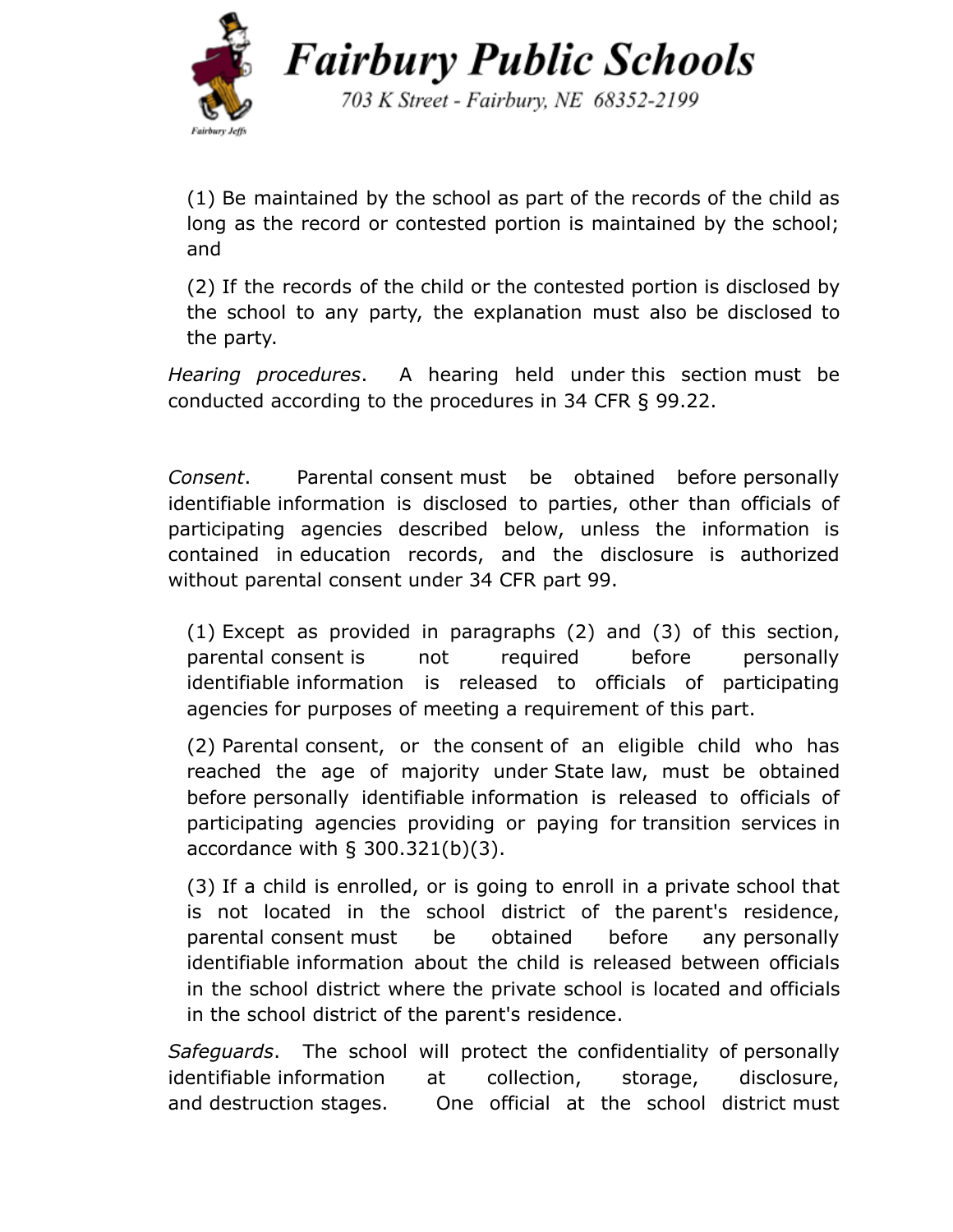

703 K Street - Fairbury, NE 68352-2199

assume responsibility for ensuring the confidentiality of any [personally](https://www.law.cornell.edu/definitions/index.php?width=840&height=800&iframe=true&def_id=fe066366fed1d24d7d8c56baa2f4e2a1&term_occur=2&term_src=Title:34:Subtitle:B:Chapter:III:Part:300:Subpart:F:Subjgrp:62:300.623) [identifiable](https://www.law.cornell.edu/definitions/index.php?width=840&height=800&iframe=true&def_id=fe066366fed1d24d7d8c56baa2f4e2a1&term_occur=2&term_src=Title:34:Subtitle:B:Chapter:III:Part:300:Subpart:F:Subjgrp:62:300.623) information. All persons collecting or using [personally](https://www.law.cornell.edu/definitions/index.php?width=840&height=800&iframe=true&def_id=fe066366fed1d24d7d8c56baa2f4e2a1&term_occur=3&term_src=Title:34:Subtitle:B:Chapter:III:Part:300:Subpart:F:Subjgrp:62:300.623) [identifiable](https://www.law.cornell.edu/definitions/index.php?width=840&height=800&iframe=true&def_id=fe066366fed1d24d7d8c56baa2f4e2a1&term_occur=3&term_src=Title:34:Subtitle:B:Chapter:III:Part:300:Subpart:F:Subjgrp:62:300.623) information must receive training or instruction regarding the school's policies and procedures under 34 § [300.123](https://www.law.cornell.edu/cfr/text/34/300.123) and 34 [CFR](https://www.law.cornell.edu/cfr/text/34/part-99) [part](https://www.law.cornell.edu/cfr/text/34/part-99) 99. Each [school](https://www.law.cornell.edu/definitions/index.php?width=840&height=800&iframe=true&def_id=3093939e70bd162be79f90b12d3ee788&term_occur=3&term_src=Title:34:Subtitle:B:Chapter:III:Part:300:Subpart:F:Subjgrp:62:300.623) must maintain, for public inspection, a current listing of the names and positions of those employees within the school who may have access to [personally identifiable](https://www.law.cornell.edu/definitions/index.php?width=840&height=800&iframe=true&def_id=fe066366fed1d24d7d8c56baa2f4e2a1&term_occur=4&term_src=Title:34:Subtitle:B:Chapter:III:Part:300:Subpart:F:Subjgrp:62:300.623) information.

*Destruction of information*. The school must inform parents when personally identifiable information collected, maintained, or used under this policy is no longer needed to provide educational services to the child. The information must be destroyed at the request of the parents. However, a permanent record of a student's name, address, and phone number, his or her grades, attendance record, classes attended, grade level completed, and year completed may be maintained without time limitation.

*Children's rights*. The school has policies and procedures regarding the extent to which children are afforded rights of privacy similar to those afforded to parents, taking into consideration the age of the child and type or severity of disability. Under the regulations for FERPA in 34 CFR [99.5\(a\)](https://www.law.cornell.edu/cfr/text/34/99.5), the rights of [parents](https://www.law.cornell.edu/definitions/index.php?width=840&height=800&iframe=true&def_id=b6ce5c79a8e97041f2936a0d0d738c11&term_occur=1&term_src=Title:34:Subtitle:B:Chapter:III:Part:300:Subpart:F:Subjgrp:62:300.625) regarding [education](https://www.law.cornell.edu/definitions/index.php?width=840&height=800&iframe=true&def_id=7d4c3b2b099b1a542c98ade0980a59df&term_occur=1&term_src=Title:34:Subtitle:B:Chapter:III:Part:300:Subpart:F:Subjgrp:62:300.625) [records](https://www.law.cornell.edu/definitions/index.php?width=840&height=800&iframe=true&def_id=7d4c3b2b099b1a542c98ade0980a59df&term_occur=1&term_src=Title:34:Subtitle:B:Chapter:III:Part:300:Subpart:F:Subjgrp:62:300.625) are transferred to the student at age 18. If the rights accorded to [parents](https://www.law.cornell.edu/definitions/index.php?width=840&height=800&iframe=true&def_id=b6ce5c79a8e97041f2936a0d0d738c11&term_occur=2&term_src=Title:34:Subtitle:B:Chapter:III:Part:300:Subpart:F:Subjgrp:62:300.625) under Part B of the [Act](https://www.law.cornell.edu/definitions/index.php?width=840&height=800&iframe=true&def_id=489c155f025894392da6d6d45ae93d7d&term_occur=1&term_src=Title:34:Subtitle:B:Chapter:III:Part:300:Subpart:F:Subjgrp:62:300.625) are transferred to a student who reaches the age of majority, consistent with § [300.520](https://www.law.cornell.edu/cfr/text/34/300.520), the rights regarding educational records in §§ [300.613](https://www.law.cornell.edu/cfr/text/34/300.613) through 300.624 must also be transferred to the student. However, the [public](https://www.law.cornell.edu/definitions/index.php?width=840&height=800&iframe=true&def_id=e0aca252d5dfb28bf343529a57e1b329&term_occur=1&term_src=Title:34:Subtitle:B:Chapter:III:Part:300:Subpart:F:Subjgrp:62:300.625) [school](https://www.law.cornell.edu/definitions/index.php?width=840&height=800&iframe=true&def_id=e0aca252d5dfb28bf343529a57e1b329&term_occur=1&term_src=Title:34:Subtitle:B:Chapter:III:Part:300:Subpart:F:Subjgrp:62:300.625) must provide any notice required under section 615 of the [Act](https://www.law.cornell.edu/definitions/index.php?width=840&height=800&iframe=true&def_id=489c155f025894392da6d6d45ae93d7d&term_occur=2&term_src=Title:34:Subtitle:B:Chapter:III:Part:300:Subpart:F:Subjgrp:62:300.625) to the student and the parents.

*Enforcement*. The school district will follow any policies and procedures the State has in effect, including sanctions that the [State](https://www.law.cornell.edu/definitions/index.php?width=840&height=800&iframe=true&def_id=5610bc66d367e8bcdc16da4706fdf626&term_occur=1&term_src=Title:34:Subtitle:B:Chapter:III:Part:300:Subpart:F:Subjgrp:62:300.626) uses, to ensure that its policies and procedures consistent with §§ [300.611](https://www.law.cornell.edu/cfr/text/34/300.611) through 300.625 are followed and that the requirements of the [Act](https://www.law.cornell.edu/definitions/index.php?width=840&height=800&iframe=true&def_id=489c155f025894392da6d6d45ae93d7d&term_occur=1&term_src=Title:34:Subtitle:B:Chapter:III:Part:300:Subpart:F:Subjgrp:62:300.626) and the stated procedures are met.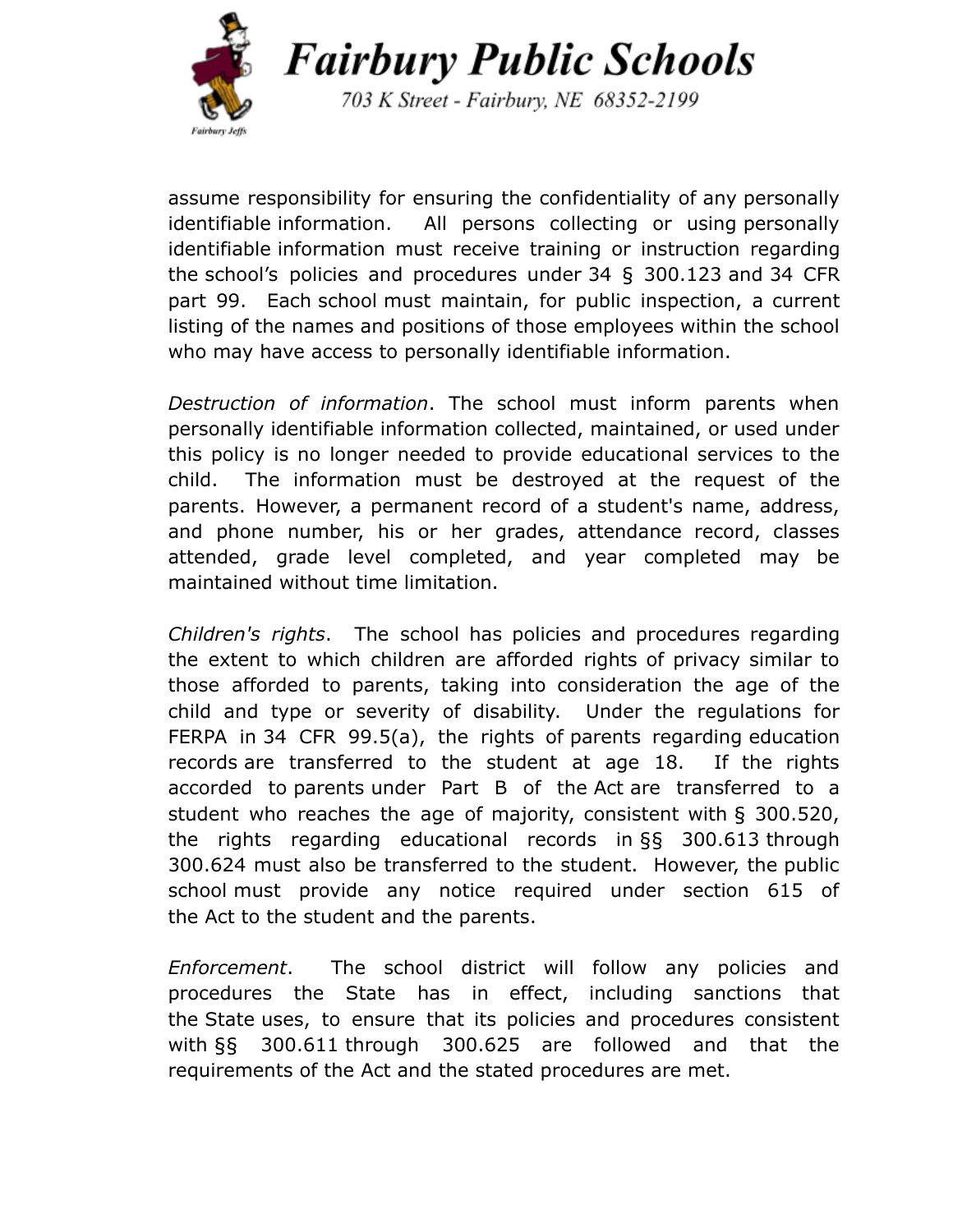

703 K Street - Fairbury, NE 68352-2199

## **Early Intervention Transition** (Rule 51 § 005.03, Rule 52 § 008; 34 CFR § 300.124)

The school district shall ensure that students participating in early intervention services experience a smooth and effective transition to preschool programs and/or services provided under Part B of IDEA by following the procedures described in 92 NAC 52-008.

#### **Children Placed In or Referred To a Nonpublic School or Facility by the School District or Approved Cooperative As a Means of Providing Special Education and Related Services** (Rule 51 § 015.01; 34 CFR § 300.129)

A special education student may be placed in a nonpublic school or facility, if the student's IEP team develops an IEP for the child in accordance with Section 007 that places the student in the nonpublic school or facility. If a student's IEP team determines that the student will be placed in a nonpublic school or facility, the school district will ensure that the student is provided special education and related services in conformance with the provisions of Rule 51 at no cost to the student or parents. The school district will be responsible for initiating and conducting IEP meetings after the student has been placed in the nonpublic school or facility and will insure that both the parents and representatives from the nonpublic school or facility are involved in any decision about the child's IEP and agree to any proposed changes in the IEP before those changes are implemented.

#### **Children Placed In a Nonpublic School by Parents As a Means of Obtaining Special Education and Related Services; FAPE is At Issue** (Rule 51 § 015.02; 34 CFR § 300.129)

The school district will not pay for the cost of education, including special education and related services, of a child with a disability at a nonpublic school or facility if the school made FAPE available to the child and the parents elected to place the child in a nonpublic school or facility as a means of obtaining special education and related services. However, the school district will include that child in the population whose needs are addressed consistent with Rule 51. Disagreements between a parent and the school district regarding the availability of a program appropriate for the child, and the question of financial reimbursement, are subject to the due process procedures of Rule 55 of the Nebraska Department of Education.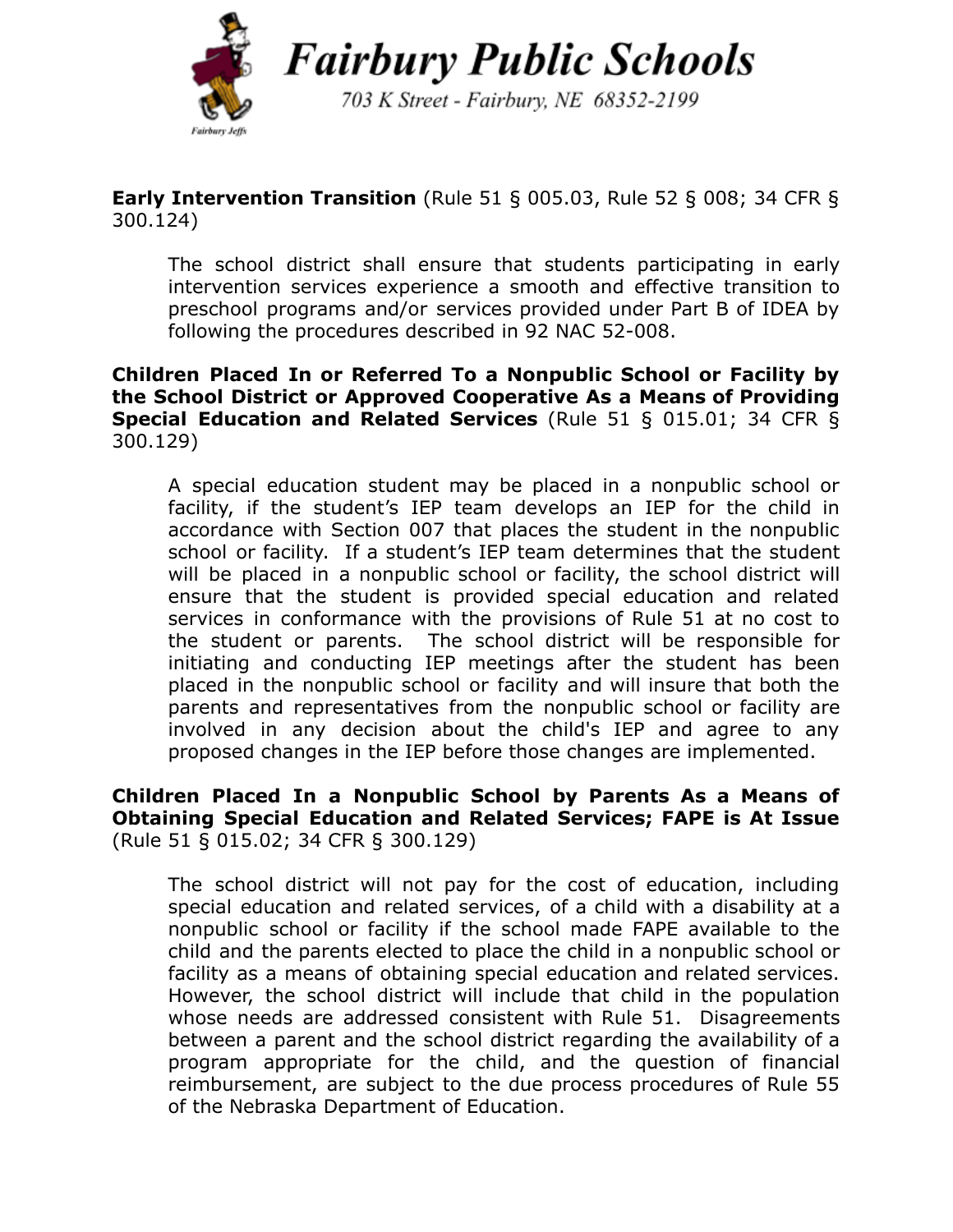

703 K Street - Fairbury, NE 68352-2199

## **Working with Nonpublic Schools within the Boundaries of the District** (Rule 51 § 015.03B and § 015.03D1a; 34 CFR § 300.129)

The school district will provide written information to each non-public school within its geographic boundaries that the public school will identify and verify children for possible disabilities at no charge. This communication will also inform the non-public school officials, staff and parents about the availability of equitable services for students with disabilities who attend non-public schools that are not within the geographic boundaries of the district.

A student who attends a nonpublic school may participate in the school district's special education program to receive FAPE provided that (1) the student has been verified pursuant to Rule 51 and (2) the student is a resident of the school district as defined by NEB REV. STAT.  $\S$ 79-215. The student's IEP team will determine the physical location where the student will receive services and will consider whether it is necessary for the student to be transported to the service location. A non-resident student who attends a nonpublic school within the geographic boundaries of the district may receive equitable services if the student has been verified pursuant to Rule 51.

Disagreement between parents and the school district over whether or not the school district has a program available to serve the needs of a special education student, including claims for tuition reimbursement by parents, are subject to the appeal procedures established in Rule 55.

### **Personnel Standards** (Rule 51 § 010; 34 CFR § 300.156)

The school district shall ensure that all personnel are appropriately and adequately trained and prepared to provide special education and related services to children with disabilities as required by law including but not limited to Section 2122 of the Elementary and Secondary Education Act of 1965, Rule 51, and IDEA. The school district shall ensure that its recruits, hires, trains, and retains such personnel by doing the following:

1) Advertising for only qualified candidates.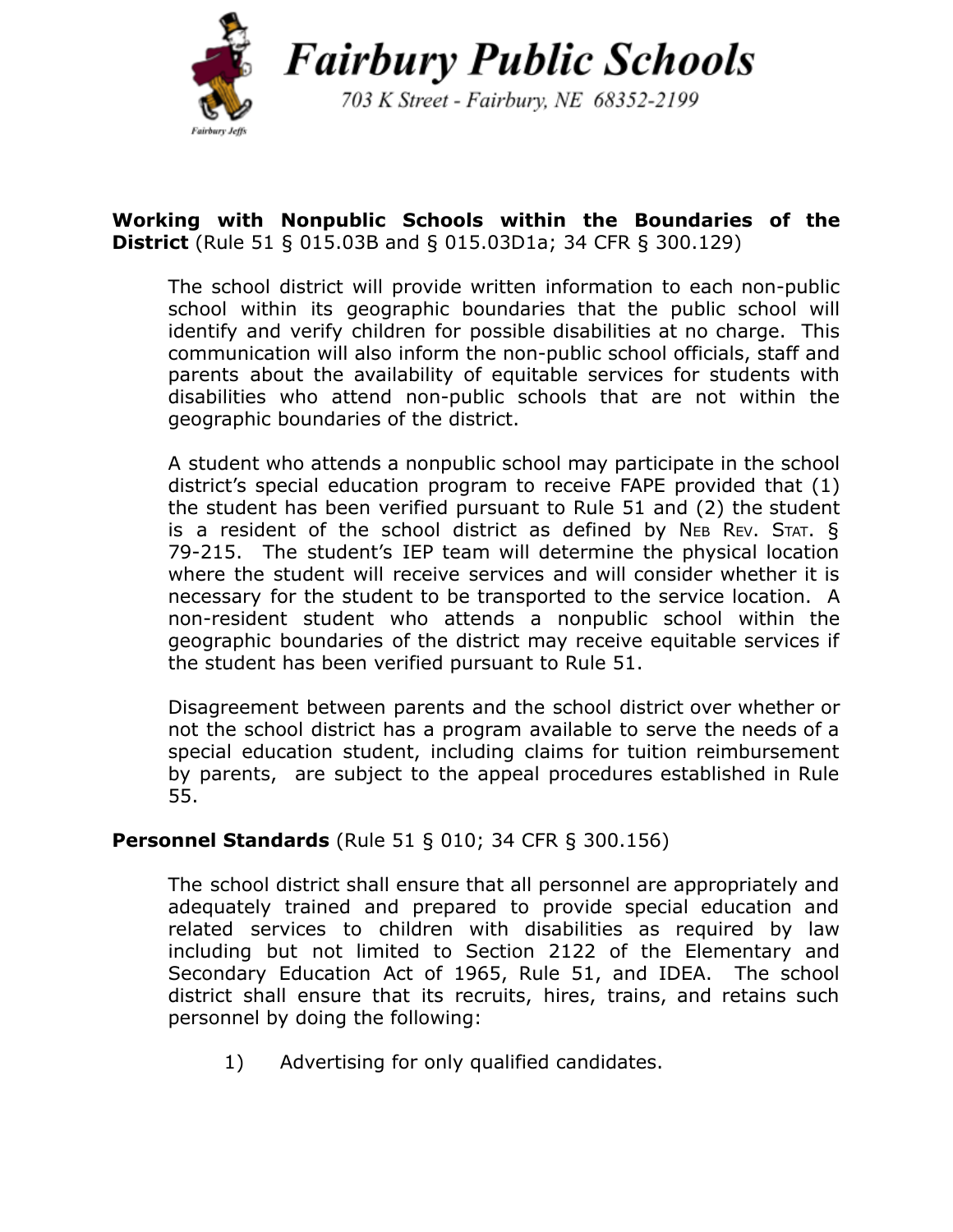

703 K Street - Fairbury, NE 68352-2199

- 2) Verifying that all personnel hold the required certificate, license, registration, or other credentials and training during the interview process or prior to employment.
- 3) Verifying that all personnel maintain the required certificate, license, registration, or other credentials and training during employment.
- 4) Providing continuing education opportunities and training programs.
- 5) Evaluating personnel performance for compliance with federal and state law and regulations and school district standards and policies.

**District-Wide Assessments** (Rule 51 § 004.05B, § 004.05C, and § 004.05D; 34 CFR § 300.160)

Each student who has been verified under Rule 51 will participate in district-wide assessments in a manner that is appropriate for the student. Each student's IEP team will determine how the student will participate in district-wide assessments. The method of assessment will be recorded on the student's IEP. Alternate assessments will be administered at the same time that state and district-wide assessments are administered to the student's grade level peers. The school district shall report assessment results to parents, the public, and the Department with the same frequency and in the same detail as they report on the assessment of nondisabled children and/or as required by Rule 51.

#### **Suspension and Expulsion Reporting** (Rule 51 § 004.06E; 34 CFR § 300.170)

The school district shall report the incidences, duration, and count of removals, suspensions, and expulsions, and other disciplinary information of children receiving special education services required by 92 NAC 004.06E to the State electronically through the NDE website by June 30<sup>th</sup> of each year. The report will be disaggregated by race/ethnicity, gender, LEP status, and disability category. If disciplinary discrepancies are occurring in the rate of long-term suspensions and expulsions of children with disabilities, the school district shall review its policies, procedures, and practices related to the development and implementation of IEPs, the use of positive behavioral interventions and supports, and procedural safeguards to ensure that they comply with IDEA.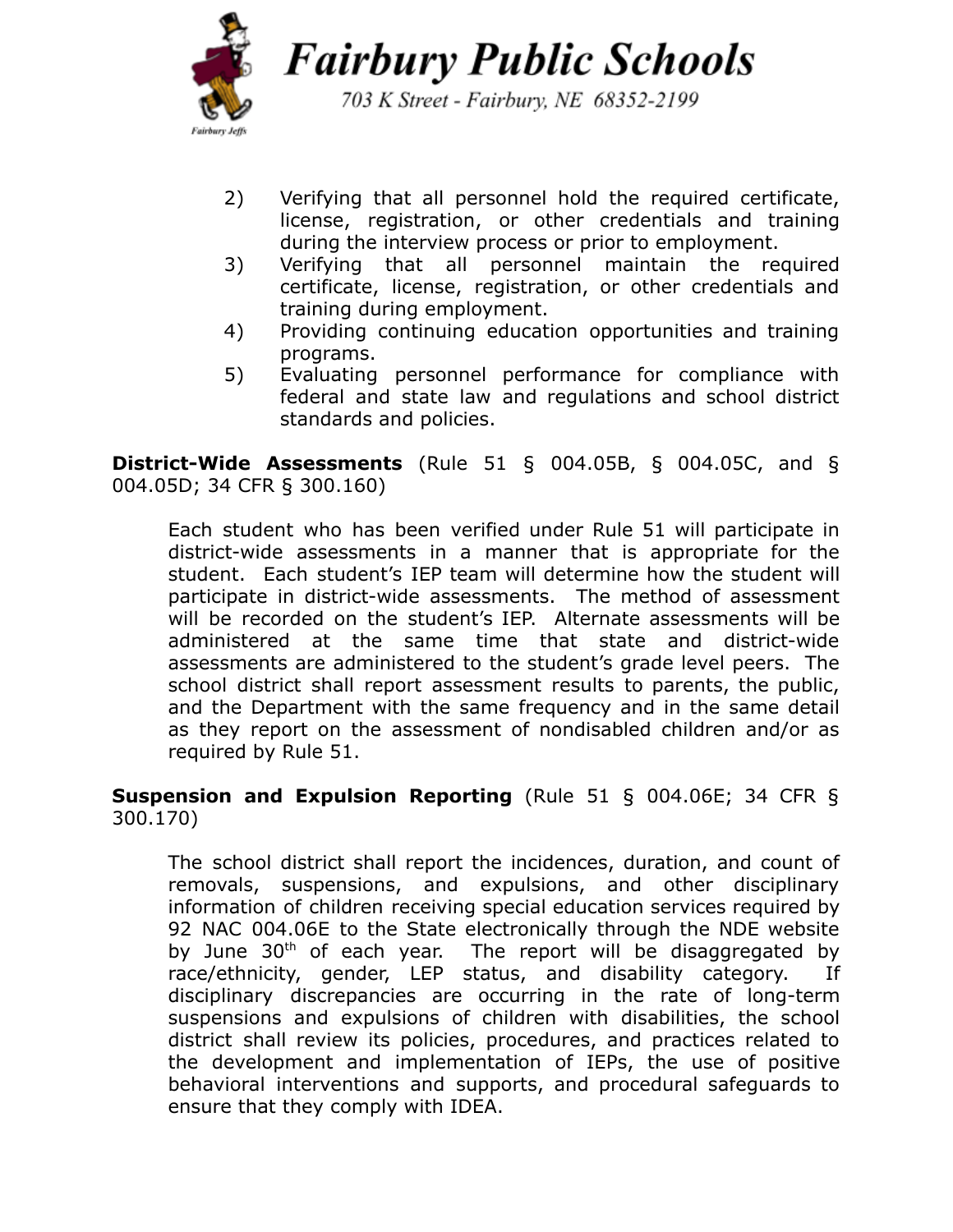

703 K Street - Fairbury, NE 68352-2199

# **Access to Instructional Materials** (Rule 51 § 004.15; 34 CFR § 300.172)

The school district may contract with the National Instructional Materials Access Center (NIMAC) when purchasing print instructional materials and/or assures the Nebraska Department of Education that it will provide such materials to children with blindness or other children with print disabilities at the same time as other children.

# **Overidentification and Disproportionality** (34 CFR § 300.173 )

The school district shall take affirmative steps to prevent the inappropriate overidentification or disproportionate representation by race and ethnicity of children as children with disabilities, including children with disabilities with a particular impairment described in 34 C.F.R. §300.8. These steps shall include, but not necessarily be limited to:

- Providing staff with technical assistance, professional development, and other educational opportunities;
- Collecting, examining, and reporting data;
- Monitoring, assessing, and providing continuous improvement activities;
- Reviewing school district policies, procedures, and practices.

The school district shall collect and examine data to determine if significant disproportionality based on race and ethnicity is occurring with respect to:

- The identification of children with disabilities, including the identification of children as children with disabilities in accordance with a particular impairment described in 34 C.F.R. §300.8;
- The placement in particular educational settings of these children; and
- The incidence, duration, and type of disciplinary actions, including suspensions and expulsions.

The school district will review and analyze the data and any other applicable indicators or information that is needed to adequately measure overidentification and disproportionate representation. In the event that the available information demonstrates inappropriate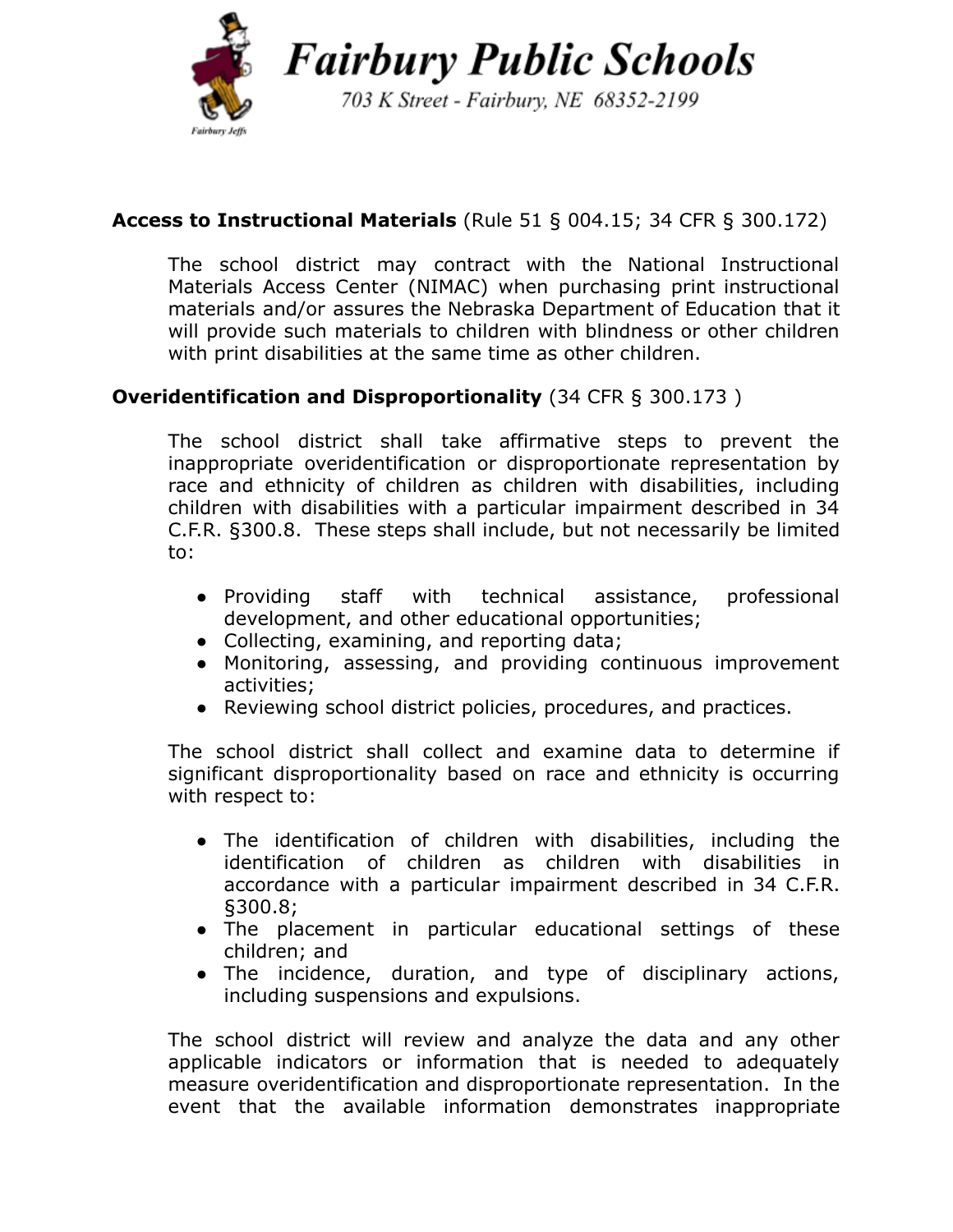

703 K Street - Fairbury, NE 68352-2199

overidentification or disproportionate representation by race and ethnicity of children as children with disabilities, the school district shall correct the matter as soon as practicable, but in no case later than any time period required by law.

### **Prohibition on Mandatory Medication** (34 CFR § 300.174 )

State and school district personnel shall not require parents to obtain a prescription for substances identified under schedules I, II, III, IV, or V in section 202(c) of the Controlled Substances Act (21 U.S.C. 812(c)) for a child as a condition of attending school, receiving an evaluation under sections 300.300 through 300.311, or receiving services authorized under IDEA.

**Transportation** (Rule 51 § 014; 34 CFR § 300.34(c)(16))

The school district shall provide transportation or transportation services to special education students who qualify for it under law as provided in NEB. REV. STAT. 79-1129, Rule 51, and IDEA. This may include paying mileage reimbursement to parents, transporting children with school district vehicles, contracting with a transportation company, or using any other method that is proper and necessary to transport students. Transportation eligibility will be determined by the student's IEP Team. The plan for transportation for the student shall be part of the IEP if required by law.

### **Written Notice of Change** (Rule 51 § 009.05A-D)

The school district will provide the parents of a student with a disability with prior written notice within a reasonable time before the school district either proposes or refuses to make a change to the student's identification, evaluation, or educational placement, or the provision of a free appropriate public education. The written notice will comply with sections 009.05B-D of Rule 51 of the Nebraska Department of Education.

### **Informed Parental Consent** (Rule 51 § 009.08)

The school district will obtain informed parental consent before: a) conducting an initial evaluation to determine if a child qualifies as a child with a disability, b) conducting a reevaluation, c) initial placement of a child with disabilities in a program providing special education and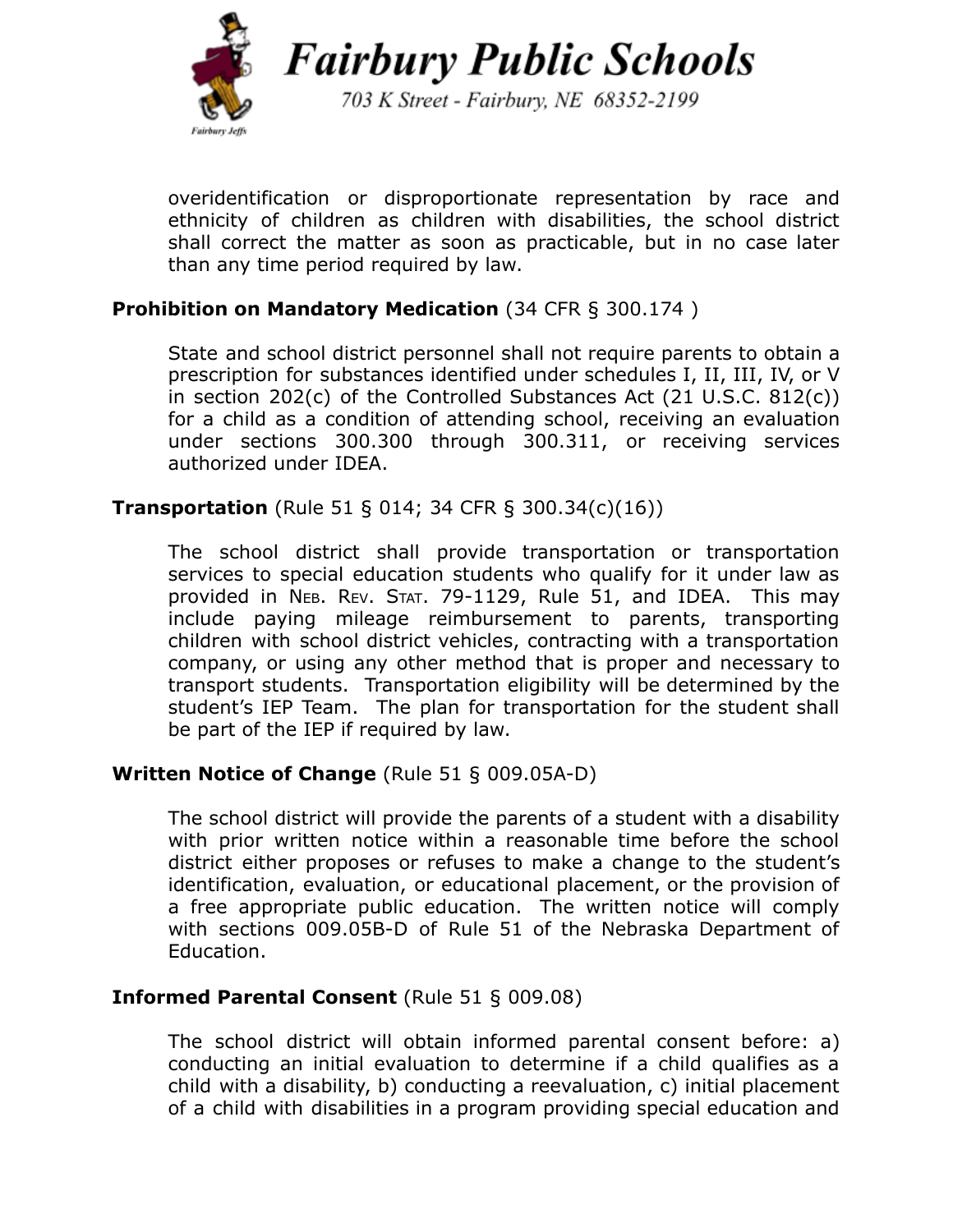

703 K Street - Fairbury, NE 68352-2199

related services or early intervention services, d) accessing a child's or parent's public benefits or insurance for the first time (and after providing notification to the child's parents consistent with 92 NAC 51-009.90A2); and e) accessing a child's or parent's private insurance proceeds (each time).

# **Parent Refusal to Consent Under Rule 52** (Rule 52 § 009.02K3)

If a parent refuses to provide consent under Rule 52, the school district may:

- Hold a meeting with the parent(s) to explain how the parent's failure to consent affects the ability of their child to receive early intervention services;
- Provide the parents with written information regarding early intervention services;
- Provide referrals to other agencies, if appropriate; and
- Take other actions or make such other efforts as the school district deems appropriate.

Nothing in these procedures shall override a parent's right to refuse to consent under section 009.03A of Rule 52.

# **Appointment of Surrogate For Student** (Rule 51 § 009.10B)

The school district shall ensure that the rights of students with disabilities are protected by informing the members of the student's IEP team whenever (1) a parent cannot be identified, (2) a parent(s), legal guardian or individual acting *in loco parentis* for the student cannot be located, (3) the child is an unaccompanied homeless youth, or (4) the child is a ward of the State or court. The team will then hold a meeting to discuss and consider whether the school district must appoint a surrogate to participate on the IEP team and fulfill the role of the student's parent. Surrogate parents shall only be appointed when required or allowed by Rule 51 or IDEA. If the district identifies students who may be in need of a surrogate parent, the district will:

- 1. Attempt to identify and locate the parent;
- 2. Investigate the legal status of those student(s); and
- 3. If after a reasonable effort, the parents cannot be located, the school district shall ensure that the rights of students with disabilities are protected by appointing a surrogate.